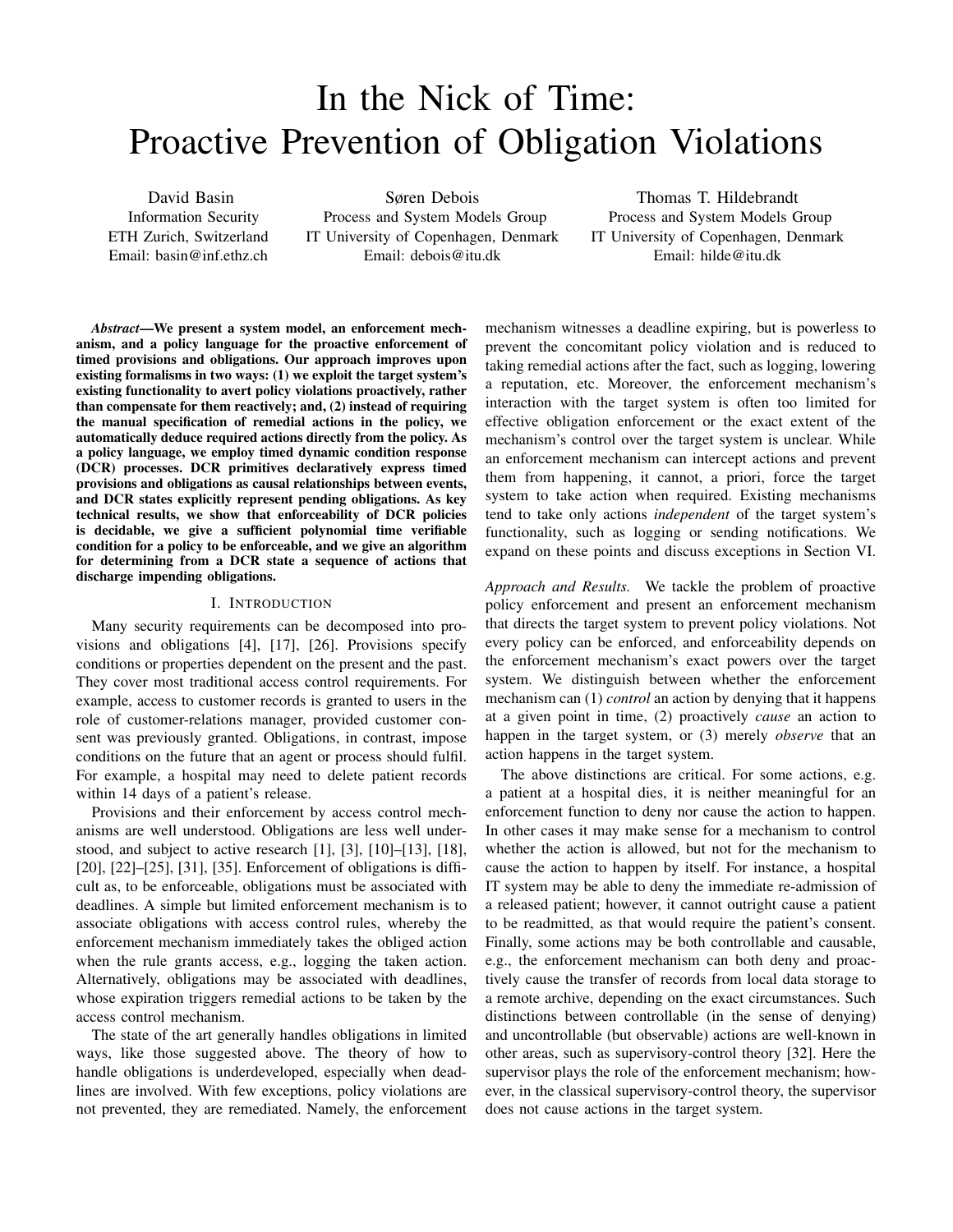These observations motivate the following technical questions, answered in this paper. Given the ability to *cause* certain actions to happen in the target system, how do we decide whether a given policy is in fact enforceable? Can we efficiently compute a sequence of actions sufficient to resolve a given impending obligation violation? And in what sense can this be done transparently in that the enforcement mechanism alters the target system's behaviour only when absolutely required by the policy?

Answering these questions necessarily involves a system model, a policy language, and an enforcement mechanism. The *system model* must clarify how the target system and the enforcement mechanism interact and what the mechanism can and cannot cause or control in the target system. The *policy language* must be expressive enough to formulate realistic policies, yet constrained enough that we can efficiently compute (1) whether a policy is enforceable and (2) which actions are needed to avert impending obligation violations. Finally, the *enforcement mechanism* connects the system model and the policy, using the latter to compute action sequences for execution by the former.

In our policy language, it must be possible to express declaratively timed properties of both the past and the future, close to their natural-language formalisation. Moreover, we need a run-time representation that can be updated as events occur, and we must also be able to plan the actions to be taken to avoid violating obligations. Standard approaches, based on metric temporal logics for specifications and automata for the run-time representation, depend on a translation from formulas into automata, which suffers from state-space explosion. The formalism that we will use, *Timed Dynamic Condition Response Processes* (DCR processes, for short), combines the declarative specification and run-time representation, avoiding this translation. As we will show, this allows us to compute plans and enforce policies at run-time based directly on the declarative specification, avoiding translation to an exponentially larger operational model.

Untimed DCR processes were introduced in [8] as a process language for describing DCR graphs [15], a declarative graphical process notation. DCR processes are expressive enough for many security applications: For untimed properties they are equivalent in their expressivity to Büchi automata [8], but their language primitives are rather different. Instead of specifying processes in terms of states and transitions, a DCR process describes the causal relationships between events declaratively in terms of conditions and responses, and describes dynamic conflict relationships between events in terms of exclusions and inclusions. To allow for the specification of timed polices, we conservatively extend the DCR process language introduced in [8] to allow for describing timed DCR graphs [16].

*Contributions.* Conceptually, we present a system model, a policy language, and an enforcement mechanism for timed provisions and obligations. Our enforcement mechanism *deduces* those actions necessary to avert policy violations and *proactively causes* the target system to take these actions *in*



Fig. 1. System Model

*the nick of time*, that is, whenever a deadline is about to be missed.

This approach improves upon existing formalisms in two ways: (1) we exploit the target system's existing functionality to avert proactively policy violations, rather than to compensate reactively for them, and, (2) rather than requiring the manual specification of remedial actions in the policy, we automatically deduce relevant actions directly from the policy.

Technically, we show that the enforceability of policies expressed as timed DCR processes is decidable but NP-hard. We then give a sufficient polynomial time verifiable condition for a DCR policy to be enforceable. Moreover, we give an algorithm that, given a DCR state of an enforceable DCR policy, computes a sequence of actions that, when executed on the target system, will discharge impending obligations.

As proof-of-concept, we have built a prototype implementation of the algorithms in this paper. The implementation is available on-line at http://dcr.itu.dk/obligations along with simulations of the examples presented in this paper.

*Scope.* We focus exclusively on policies governing the sequencing of actions. This approach plays to the strengths of the DCR formalisms and helps focus the presentation on the central issue of proactive policy enforcement. We leave open extensions to the policy language, like the addition of events dependent on data, and the question of whether and how comparable enforcement mechanisms can be realised in other formalisms.

*Overview.* In Section II we present our system model and define enforcement. We present timed DCR processes in Section III, and give examples of policies in Section IV. We show in Section V when and how a DCR policy is enforceable and report briefly on a prototype implementation of a DCR policy enforcement point. Finally, in Sections VI and VII we discuss related work and draw conclusions. Proofs and most lemmas have been relegated to Appendix A.

# II. SYSTEM MODEL AND ENFORCEMENT

#### *A. System Model*

Our system model is depicted in Figure 1. The target system and the enforcement mechanism (also called a Policy Enforcement Point, or simply PEP) are independently running *processes*, which interact in three distinct ways:

1) Whenever the target system wishes to undertake some *controllable* action, it requests permission from the enforcement mechanism (upper arrow, left to right), which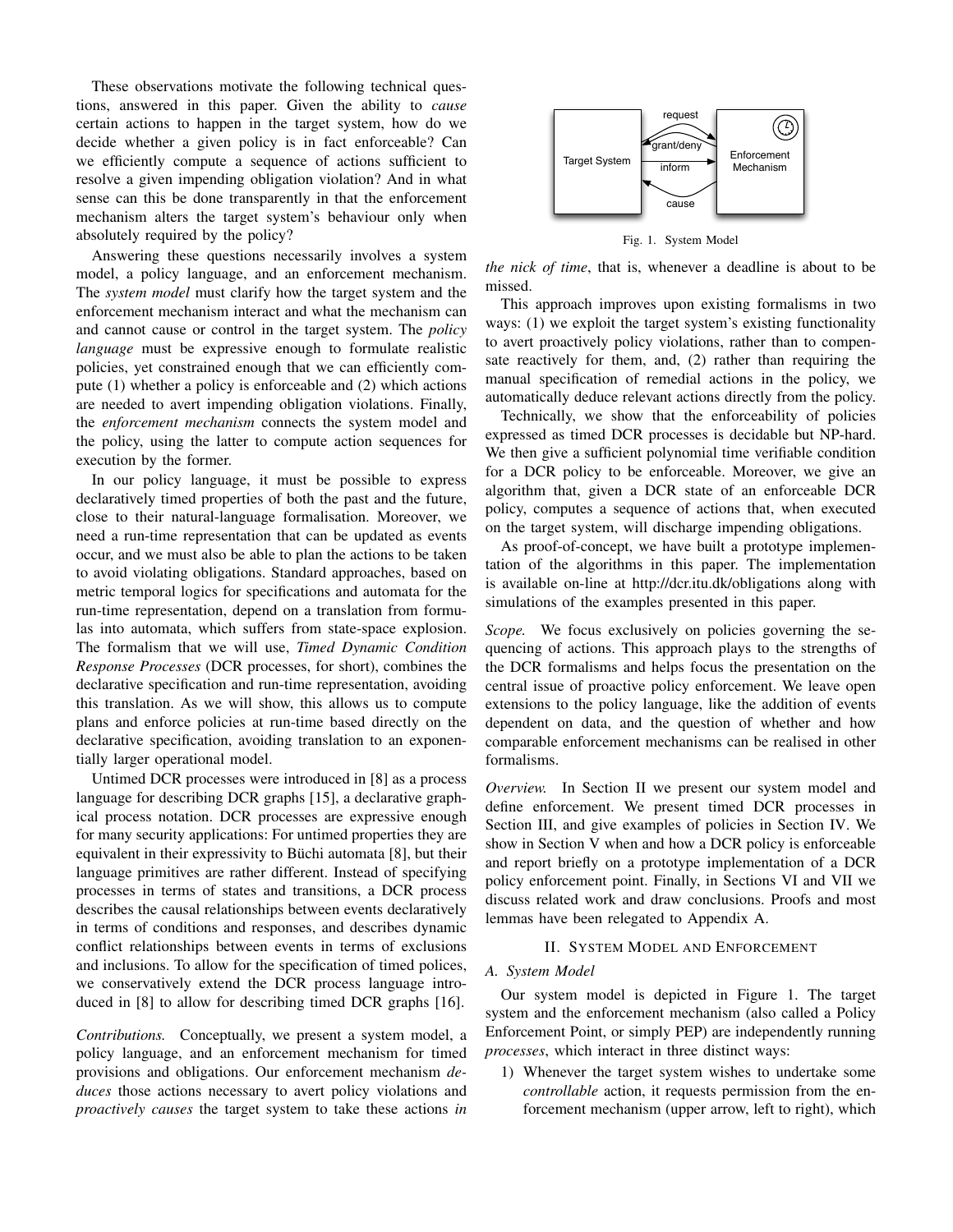will return either "grant" or "deny" (upper arrow, right to left). The target system actually undertakes the requested action iff the enforcement mechanism responds "grant".

- 2) Whenever the target system performs an *uncontrollable* action, it informs the enforcement mechanism that it does so (middle arrow).
- 3) Finally, a subset of actions of the target system, its *causable actions*, are available to be triggered by the enforcement mechanism, as indicated by the bottom arrow labelled "cause".

(1) and (2) ensure that the target system and the enforcement mechanism are synchronised. (1) makes it possible to suppress controllable actions, thereby enforcing provisions. Through (3), the architecture supports the proactive policy enforcement. Note that the target system may take internal actions not observable by the enforcement mechanism; the policy enforced must be independent of such internal actions.

In this paper we will restrict our attention to discrete time systems (as in, e.g., [5], [27]) and assume that enforcement mechanisms can only proactively cause actions within a timestep, just before a tick of time. For example, if the target system needs to undertake action  $a$  within deadline  $d$ , the enforcement mechanism can, before some tick within the deadline  $d$ , force the system to undertake action  $a$ , using the lower arrow. Note that the enforcement mechanism relies only on its own clock (indicated by the clock symbol in the diagram). The model does not stipulate synchronisation between the clocks of the enforcement mechanism and the target system.

In practice, there are various ways that the abstract communication in the above model can be realised. For example, suppose the target system is an HTTP/REST component within a larger system, and that "actions" are the external invocation of its own APIs, or its own invocation of other components' APIs. The upper arrow can simply and crudely be implemented by the enforcement mechanism intercepting and selectively dropping incoming and outgoing requests; TCP's failure semantics will handle the rest. The middle arrow is just listening to messages representing uncontrollable actions. The lower arrow is the enforcement mechanism issuing HTTP requests against the target system's API. A more relaxed implementation might see the enforcement mechanism realising the upper arrow as its own HTTP/REST API.

# *B. Target System and Policies*

Prior to formalising systems and policies, we first introduce relevant notation. For a finite alphabet  $\Sigma$  of actions, we write  $\Sigma^*$  for the set of finite words over  $\Sigma$ ,  $\Sigma^{\omega}$  for the infinite words, and let  $\Sigma^{\infty} = \Sigma^* \cup \Sigma^{\omega}$ . As usual, we refer to a set L of words as a *language*. We write concatenation of words w and v as  $w \cdot v$  and write  $v \sqsubseteq w$  iff v is a prefix of w, i.e.  $w = v \cdot v'$  for some word v'. We write  $w \setminus x$  for the word w with every occurrence of the symbol  $x \in \Sigma$  removed. Finally, we let prefixes  $(L)$  be the prefix closure of the language  $L$  and write  $\epsilon$  for the empty word.

We account for time by requiring a special symbol tick in our alphabets; the passage of time is indicated by the occurrence of this tick action. We say that a word is *non-Zeno* if it is finite or contains infinitely many tick actions; a language  $\mathcal L$  is non-Zeno if every word in it is non-Zeno.

Now, following the system model, a target system is a language over an alphabet of uncontrollable actions, controllable actions, causable actions, and time.

*Definition 1:* A *target system*  $(S, \Sigma, \Gamma, \Delta)$  comprises a prefix-closed language  $S \subseteq \Sigma^*$  with tick  $\in \Sigma$ ; *controllable actions*  $\Gamma \subseteq \Sigma \setminus \{\text{tick}\}\$ ; and *causable actions*  $\Delta \subseteq \Sigma \setminus \{\text{tick}\}\$ .

In this definition, prefix-closure ensures that the target system S produces actions consecutively. Time is considered neither controllable nor causable: it can be neither suppressed nor caused. We consider only the finite behaviour of the target system due to our focus on the enforcement of safety properties in the form of provisions and deadlines. Still, timed security policies may speak of safety properties that are never fulfilled for finite sequences, such as the property, that "an examination must be performed every other month". Consequently, we define policies as non-Zeno languages over both finite and infinite sequences.

*Definition 2:* A *security policy* P over an alphabet Σ with tick  $\in \Sigma$  is a non-Zeno language  $\mathcal{P} \subseteq \Sigma^{\infty}$ .

*Example 3:* As a running example, consider a *target system*  $t = (S, \Sigma, \Gamma, \Delta)$  with alphabet  $\Sigma = \{a, b\}$ , causable actions  $\Delta = \{a\}$ , controllable actions  $\Gamma = \{b\}$ , and language S defined by the regular expression  $(a + b + tick)^*$ , i.e., any finite sequence over a, b, and tick. We want to enforce the *policy*  $P$  defined by the  $\omega$ -regular expression  $(a^+$  tick)<sup> $\omega$ </sup>, i.e., b is never allowed, and every tick is preceded by at least one a.

# *C. Enforcement Mechanisms*

Now, what should an enforcement mechanism accomplish? We define here *abstractly* the requirements for such a mechanism. Later, in Section V, we give a concrete instance.

Following [24], [31], the result of enforcement should be a stream of actions performed jointly by the target system and the enforcement mechanism. Clearly, the mechanism should ensure that this stream complies with the policy being enforced. However, rather than retroactively *translating* the output of the target system as done in most previous work, our focus is on *proactive* enforcement: the enforcement mechanism *directs* the target system by suppressing and causing actions. It cannot cause actions not enabled in the target system to happen, i.e., it does not add to the possible behaviours.

To capture what it means to direct the target system, we define the *directed language* of a monotone, idempotent function  $m : S \rightarrow S$  as the least fixed point of "directed steps" extending the execution of an already directed trace  $w$  by an action a into  $m(w \cdot a)$ .

*Definition 4:* Let  $(S, \Sigma, \Gamma, \Delta)$  be a target system, and let  $m : S \rightarrow S$  be a monotone and idempotent function. Define the *directed language*  $\mathcal{D}_m$  of m inductively by

- 1)  $m(\epsilon) \in \mathcal{D}_m$
- 2)  $m(w \cdot a) \in \mathcal{D}_m$  whenever  $w \in \mathcal{D}_m$ ,  $a \in \Sigma$ , and  $w \cdot a \in \mathcal{S}$ .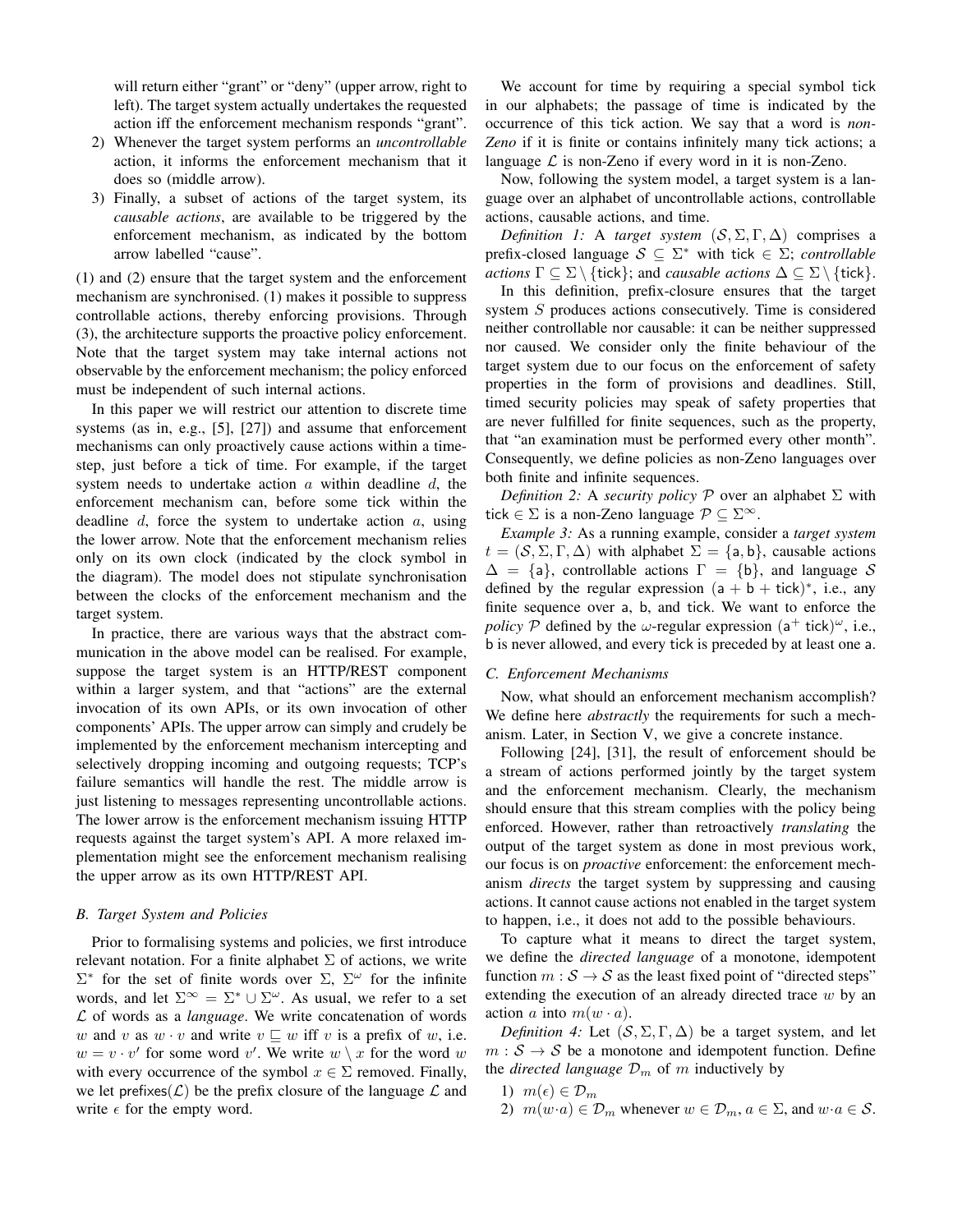Note that monotonicity (i.e. if  $v \sqsubseteq w$  then  $m(v) \sqsubseteq m(w)$ ) and idempotency (i.e.  $m(m(v)) = m(v)$ ) means respectively, that the function  $m$  does not retroactively change its past decisions and it agrees with its own directives.

An enforcement mechanism for a target system can now be defined as a function  $m : S \rightarrow S$  for which the directed steps respect the constraints of controllable and causable actions, and only cause actions immediately before a tick action.

*Definition 5:* An *enforcement mechanism* for a target system  $(S, \Sigma, \Gamma, \Delta)$  is a recursive, monotone, and idempotent function  $m : \mathcal{S} \to \mathcal{S}$  satisfying:

- 1)  $m(\epsilon) = \epsilon$
- 2) for all  $v \in \mathcal{D}_m$  and  $a \in \Sigma$  with  $v \cdot a \in \mathcal{S}$ , we have  $m(v \cdot a) = m(v) \cdot w$  where w satisfies:
	- a) if  $a = \text{tick}$  then  $w \in \Delta^* \cdot \text{tick}$ ;
	- b) if  $a \in \Gamma$  then  $w \in \{\epsilon, a\}$ ; and
	- c) otherwise  $w = a$ .

When m is an enforcement mechanism, we will call  $\mathcal{D}_m$  the *enforcement language*.

The conditions on the function m formalise that: (1) m will wait for time to pass or the target system to take an action before acting; (2a)  $m$  cannot stop the passage of time, but may cause actions in  $\Delta$  to be taken just before a tick; (2b) m may either suppress or preserve controllable actions; and (2c) m must preserve uncontrollable actions.

*Example 6:* We define a function  $m : S \rightarrow S$  for the target system  $t$  of Example 3. The function  $m$  removes all bs and inserts a before tick when necessary.

$$
m(w) = n(w \setminus b)
$$
  
\n
$$
n(w) = \begin{cases} \epsilon & \text{when } w = \epsilon \\ \text{a \cdot tick} \\ n(w \cdot tick) \cdot \text{a \cdot tick} \\ n(w') \cdot x & \text{otherwise, assuming wlog} \\ w = w' \cdot x \end{cases}
$$

It is straightforward to verify that both  $m$  and  $n$  are recursive, monotone, and idempotent functions, and to prove by induction on w that the directed language  $\mathcal{D}_m$  of m is exactly the set  $\mathcal{D}_m$  = prefixes $((a^+ \text{ tick})^\omega)$ . Moreover, it is easy to see that  $m$  satisfies the remaining conditions of Definition 5.

We proceed to consider correctness and transparency. Our notion of correctness necessarily deviates from standard notions. In the presence of pending obligations, the current (corrected) output  $m(v)$  might not be a word of the policy. However, it must be extensible to one that is. Intuitively, the extension  $w$  discharges pending obligations, taking the output string  $m(v) \cdot w$  back into the policy language.

*Definition 7:* Let  $P$  be a policy over  $\Sigma$ . An enforcement mechanism m is *correct* for P iff for all  $v \in \mathcal{D}_m$  there exists some  $w \in \Sigma^{\infty}$  such that  $v \cdot w \in \mathcal{P}$ .

A violation of the policy  $P$  is a word u that has no possible extension to a word in the policy: no matter what the target system subsequently does, it will *never* get u back within the bounds of the policy. This situation would arise if, for example, an impermissible action was executed, or a deadline

was missed. Our notion of correctness is such that a correct enforcement mechanism will tolerate no such *finite violations*

*Lemma 8:* Define the *finite violations language*  $\overline{P}$  of a policy P over  $\Sigma$  by  $\overline{\mathcal{P}} = \Sigma^* \setminus \text{prefix}(P)$ . If m is correct for policy P then for all  $v \in \mathcal{D}_m$  we have  $m(v) \notin \overline{\mathcal{P}}$ .

Note that this language is closely related to the notion of *bad prefixes* for languages over infinite words, defined in [21].

We now formulate transparency in terms of the finite violations language:

*Definition 9:* Let m be an enforcement mechanism for a target system  $(S, \Sigma, \Gamma, \Delta)$ . We say that m is *transparent* iff for all  $v \in \mathcal{D}_m$  and  $a \in \Sigma$  such that  $v \cdot a \in \mathcal{S}$ , whenever  $m(v \cdot a) \neq m(v) \cdot a$  then  $m(v) \cdot a \in \mathcal{P}$ .

That is, a transparent enforcement mechanism modifies an action a iff taking the action would violate the policy.

*Example 10:* Continuing Example 6, we saw that the enforcement language of  $\mathcal{D}_m$  is exactly the prefixes of the policy  $P = (a^+ + ick)^{\omega}$  and hence m is a correct enforcement mechanism. It is straightforward to verify by cases on the last symbol of  $w$  that it is also transparent. Note that while the policy language  $P$  contains no finite words, the enforcement language  $\mathcal{D}_m$  does: prefixes( $\mathcal{P}$ ) =  $\mathcal{D}_m$ .

The question remains of how to construct useful enforcement mechanisms and build practical, running PEPs based on them. In the coming sections, we will show how timed DCR processes can be used for this purpose.

## III. POLICY SPECIFICATION LANGUAGE

We present here timed DCR processes, the semantics of which defines a security policy over an alphabet  $\Sigma$  in the sense of Definition 2. The language is closely based on the core DCR process language [8], conservatively extended to make it possible to express timed DCR graphs as introduced in [16].

DCR processes are about *events*  $\mathcal E$  and *constraints* between events. Constraints define under what circumstances (1) events may or may not happen, and (2) under what circumstances they may be required to happen in the future or be dynamically excluded from (or re-included to) the process.

In general, each event  $e \in \mathcal{E}$  has an associated label  $\ell(e) \in$  $\Sigma \setminus \{$ tick}. The set  $\Sigma$  (which includes tick) will be used as the (finite) alphabet for defining the language recognised by a timed DCR process. For simplicity, we restrict our attention to DCR processes where  $\mathcal{E} = \Sigma \setminus \{\text{tick}\}\$ and  $\ell(e) = e$ .

# *A. Syntax*

A DCR process  $P = [M]T$  comprises a *marking* M and a *term* T; the full syntax is given in Figure 2. Here N is the set of natural numbers, excluding 0. The marking M specifies the state of events; the term  $T$  specifies both constraints between events, and the effects on that state of executing events. We explain terms and markings separately.

*Terms.* Terms describe constraints and effects between events as follows.

• A *condition*  $e \leftarrow^k f$  imposes the *constraint* that for the event  $e$  to happen, the event  $f$  must either previously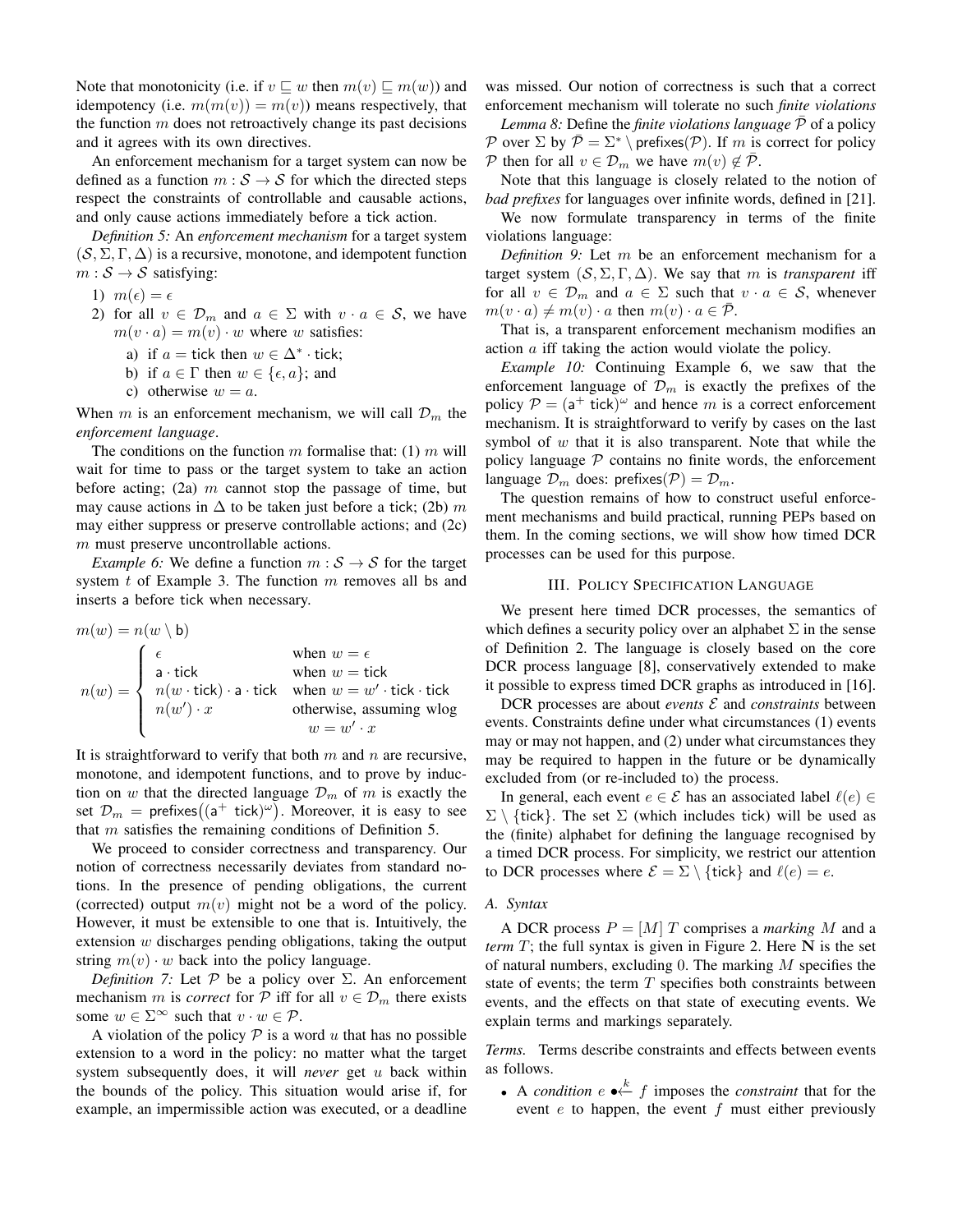$$
T, U ::= e \bullet \stackrel{k}{\leftarrow} f \qquad \text{condition, } k \in \mathbb{N} \cup \{0\}
$$
\n
$$
|e \bullet \stackrel{d}{\rightarrow} f \qquad \text{response, } d \in \mathbb{N} \cup \{\omega\}
$$
\n
$$
|e \to \uparrow f \qquad \text{inclusion}
$$
\n
$$
|e \leftrightarrow f \qquad \text{inclusion}
$$
\n
$$
|e \leftrightarrow f \qquad \text{milestone}
$$
\n
$$
|T|U \qquad \text{parallel}
$$
\n
$$
|0 \qquad \text{unit}
$$
\n
$$
\Phi ::= (h, i, r) \qquad \text{event state}
$$
\n16.11

 $M, N ::= M, e : \Phi$  marking  $|\epsilon$  $P, Q ::= [M] T$  process

Fig. 2. DCR Process Syntax.

have happened at least  $k$  time units ago, or currently be excluded. Note that  $k$  is a natural number or zero.

- A *response*  $e \xrightarrow{d} f$  imposes the *effect* that when *e* happens, f becomes pending (obliged) and must happen within  $d$  time units or be excluded. Note that the deadline  $d$  is a natural number or infinity ("eventually"), but cannot be zero—one cannot require things to happen "now".
- An *exclusion*  $e \rightarrow \%$  f imposes the *effect* that when *e* happens, it *excludes* f. An excluded event cannot happen; it is ignored as a condition. Moreover, it need not happen if pending, unless it is subsequently re-included.
- An *inclusion*  $e \rightarrow + f$  imposes the *effect* that when the event  $e$  happens, it re-includes the event  $f$ .
- A *milestone*  $e \leftarrow f$  imposes the *constraint* that for the event  $e$  to happen, the event  $f$  must be either not pending or excluded.

If several condition (response) constraints are defined between the same two events in  $T$ , the process will have the maximal delay (minimal deadline). An untimed process [8] corresponds to a timed process with all delays 0 and all deadlines  $\omega$ , so we write  $e \leftrightarrow f$  for  $e \leftrightarrow f$  and  $f \leftrightarrow e$ for  $f \bullet \stackrel{0}{\leftarrow} e$ .

*Example 11:* Recall the obligation of the hospital given in the introduction, where the event delete ("the patient's record is deleted") must happen within 14 days after the event release ("a patient is released from the hospital"). We specify this obligation with a timed response relation:

$$
\mathsf{release} \xrightarrow{14d} \mathsf{delete}.
$$

If we instead wish to model the provision that the event archive ("archiving data"') cannot be followed by the event unarchive ("delete archived data") for at least 8 years, we use a timed condition:

$$
\text{unarchive} \overset{8y}{\longleftarrow} \text{ archive}.
$$

*Markings.* The marking M is a finite map from events to triples  $(h, i, r)$ , called the *event state*. The first component,  $h \in \mathbb{N} \cup \{0, \perp\}$ , indicates whether the event happened, and if so how many ticks ago, i.e., the event's age. Namely,  $h \in$  $\mathbf{N} \cup \{0\}$  represents that the event happened h ticks ago and  $\perp$  represents that it did not happen. Note that an event may happen several times, and the state only records the age of the last occurrence. The second component,  $i \in \{\perp, \top\}$ , is a boolean indicating whether the event is currently *(i)ncluded*. Finally, the third component,  $r \in \mathbb{N} \cup \{0, \omega, \perp\}$ , indicates whether the event is a *pending (r)esponse*, that is, obliged to happen in the future, and if so a possible deadline. Here  $r = \perp$  represents that it is not pending, a natural number  $r \in \mathbb{N} \cup \{0\}$  represents an unfulfilled obligation that the event should happen within r time steps, and  $\omega$  represents that the event is obliged to happen eventually, i.e. without any fixed deadline. We write dom $(M)$  for the domain of the marking M and take dom $([M] T) = \text{dom}(M)$ . As is commonly done for environments, we write markings as finite lists of pairs of events and states, e.g.,  $M = e_1 : \Phi_1, \ldots, e_k : \Phi_k$ . We understand the extension  $M$ ,  $e : \Phi$  of such an environment M to be undefined when  $e \in \text{dom}(M)$ .

# *B. Enabledness and effects*

A process [M] T has some subset of its events *enabled*. Enabled events can be *executed* and will, when executed, apply an *effect* to the marking  $M$ , yielding a new marking  $M'$ . We shall use these notions in Section III-C to define a timed labelled transition system (LTS) for a given DCR process  $[M]$  T, which has markings as states and event executions and time steps as transitions. Given this LTS, we can then define the language accepted by  $[M]$  T.

The notions of *enabled* events and *effects* are given by the judgement  $[M]$   $T \vdash e : E, I, R$ , defined in Figure 3. The judgement should be read: "in the marking M under the constraints  $T$ ,  $e$  is enabled and will when executed have the effect of excluding events  $E$ , including events  $I$ , and recording the pending responses  $R$ , possibly with deadlines."

Rules 1–2 formalise constraints between events. The first rule says that if f is a *condition* for e, then e can happen only when (1) it is itself included, and (2) if  $f$  is included, then  $f$ previously happened at least  $k$  steps ago. The second says that if  $f$  is a *milestone* for  $e$ , then  $e$  can happen only if  $(1)$  it is itself included, and (2) if  $f$  is included, then it is not pending.

Rules 3–5 formalise the effects an event might have on other events (and itself). The third rule says that if f is a *response* to  $e$  with deadline  $d$  and  $e$  is included, then  $e$  can happen with the effect of making  $f$  pending with deadline  $d$ . The fourth (respectively fifth) rule says that if  $f$  is *included* (respectively *excluded*) by e and e is included, then e can happen with the effect of including (respectively excluding)  $f$ .

Rules 6–8 formalise the composition of rules. The sixth rule says that for the completely unconstrained process 0, an event e can happen if it is currently included. The seventh rule says that a relation allows any included event  $e$  to happen without effects when  $e$  is not constrained by that relation; that is, when e is not the relation's left-hand–side event. Finally, the last rule accounts for compositionality: it says that if both  $T_1$  and  $T_2$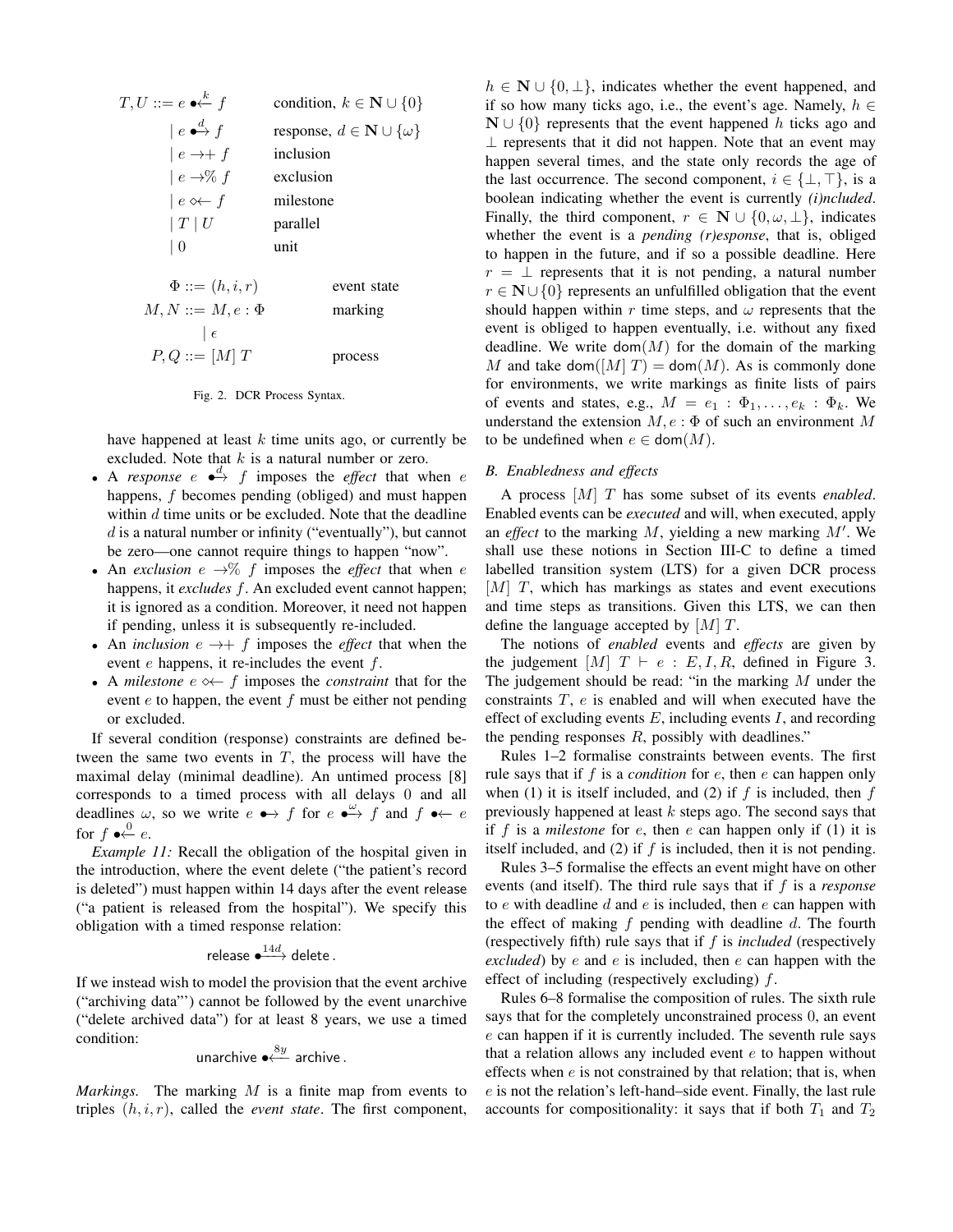$$
\frac{i \Rightarrow h \ge k}{[M, f : (h, i, \_), e : (\_, \top, \_)] e \bullet \stackrel{k}{\leftarrow} f \vdash e : \emptyset, \emptyset, \emptyset}
$$
 (1)

$$
\frac{i \Rightarrow r = \bot}{[M, f: (\_, i, r), e: (\_, \top, \_,)] e \ll f \vdash e: \emptyset, \emptyset, \emptyset} \tag{2}
$$

$$
\overline{[M,e:(\_,\top,\_)]\;e \stackrel{d}{\longleftrightarrow} f \vdash e:\emptyset,\emptyset,\{f:d\}}\tag{3}
$$

$$
[M, e: (\_, \top, \_)] \ e \rightarrow + f \vdash e: \emptyset, \{f\}, \emptyset \tag{4}
$$

$$
[M, e: (\_, \top, \_)] \ e \rightarrow \% \ f \vdash e: \{f\}, \emptyset, \emptyset \tag{5}
$$

$$
\overline{[M, e : (\_, \top, \_)] \ 0 \vdash e : \emptyset, \emptyset, \emptyset}
$$
\n(6)

$$
\frac{e \neq f}{[M, e : (\_, \top, \_)] f \mathcal{R} f' \vdash e : \emptyset, \emptyset, \emptyset} \tag{7}
$$

$$
\frac{[M] T_1 \vdash e : E_1, I_1, R_1 \qquad [M] T_2 \vdash e : E_2, I_2, R_2}{[M] T_1 \mid T_2 \vdash e : E_1 \cup E_2, I_1 \cup I_2, R_1 \cup R_2}
$$
 (8)

Fig. 3. Enabling and effects. We write " $\degree$ " for "don't care" and write  $\mathcal R$  for any of the relations  $\bullet \stackrel{k}{\longleftrightarrow} \diamond \leftarrow, \bullet \stackrel{d}{\rightarrow} \to, \to +, \text{ or } \to \%$ .

allow an event to execute, then so does  $T_1 | T_2$ , with the effect of the event being the union of the component effects.

We proceed to define how the effects derived in Figure 3 affect a marking. Suppose  $e$  is enabled in the process  $[M]$  T with the effect  $\delta = (E, I, R)$ . We first register in the state of  $e$  that it happened now (setting the age to 0) and that it is no longer pending (setting the response deadline to ⊥). Formally, we define  $e\langle M\rangle$  inductively by  $e\langle \epsilon \rangle = \epsilon$  and  $e\langle M, f:(h,i,r)\rangle = e\langle M\rangle, f:(h',i',r'),$  where  $(h',i',r') =$  $(0, i, \perp)$  if  $e = f$  and otherwise  $(h', i', r') = (h, i, r)$ . We then apply the effect  $\delta = (E, I, R)$  of the event, that is, excluding the events in  $E$ , including the events in  $I$  and registering response deadlines given in  $R$ . Formally, we inductively define  $\delta \langle M \rangle$  by  $\delta \langle \epsilon \rangle = \epsilon$  and

$$
\delta \langle M, f : (h, i, r) \rangle
$$
  
=  $\delta \langle M \rangle$ ,  $f : (h, \underbrace{(i \wedge f \notin E) \vee f \in I}, r')$ , (9)

where  $r' = \min\{d \mid f : d \in R\}$  if  $f : d \in R$  and  $r' = r$ otherwise. That is, if  $f : d \in R$  then f is marked pending with the minimal deadline d for which  $f : d \in R$ ; otherwise, it keeps the deadline recorded in the current state. Note that if an event is both excluded and included by the effect, inclusion takes precedence.

*Example 12:* Consider the process

$$
[release : (\bot, \top, \bot), delete : (\bot, \top, \bot)] \text{ release } \bullet \xrightarrow{14d} delete. \tag{10}
$$

Both events have the same state: they have not been previously executed, they are included, and they are not pending, i.e., have no obligation to eventually execute. Following Figure 3, we find that both events are enabled with the following effects:

release :  $\emptyset$ ,  $\emptyset$ , {delete : 14d} and delete :  $\emptyset$ ,  $\emptyset$ ,  $\emptyset$ .

Applying first the event release to the marking of (10), we obtain the following (where we highlight changes in grey ):

$$
\begin{aligned} \text{release} \langle \text{release} : (\bot, \top, \bot), \text{delete} : (\bot, \top, \bot) \rangle \\ & = \text{release} : (\ 0 \ , \top, \bot), \text{delete} : (\bot, \top, \bot) \,. \end{aligned}
$$

Now applying the effect  $(\emptyset, \emptyset, \{\text{delete}: 14d\})$  we get

$$
(\emptyset, \emptyset, \{\text{delete}: 14d\}) \langle \text{release}: (0, \top, \bot), \text{delete}: (\bot, \top, \bot) \rangle
$$

$$
= \text{release}: (0, \top, \bot), \text{delete}: (\bot, \top, \bot) \}
$$

That is, release is registered as having happened now (age 0) and delete is registered with deadline 14d. A second example:

[**archive** : 
$$
(\bot, \top, \omega)
$$
, **unarchive** :  $(\bot, \top, \bot)$ ]  
**unarchive**  $\bullet \frac{8y}{\sqrt{3}}$  **archive**.

This process has only the single enabled and pending event archive :  $\emptyset$ ,  $\emptyset$ ,  $\emptyset$ . The unarchive event is not enabled, as it has an unfulfilled condition. Executing archive yields the following marking (this time skipping the intermediate steps):

archive :  $( 0, T, \perp )$ , unarchive :  $(\perp, T, \perp)$ .

In the new marking, archive is registered as having just happened (age 0) and no longer pending (response deadline ⊥). The event unarchive is still not enabled, as the age of archive must be at least 8y for unarchive to be enabled.

*Example 13:* Returning to the running example, we represent that the event a should happen before every tick by making it initially pending and having itself as a response with deadline 1, and we suppress b by making it initially excluded:

$$
[\mathsf{a} : (\bot, \top, 0), \mathsf{b} : (\bot, \bot, \bot)] \mathsf{a} \stackrel{1}{\bullet \rightarrow} \mathsf{a}. \tag{11}
$$

When applying the event a to the marking, a gets the state  $(0, \top, \bot)$ , i.e. age 0 and no longer pending, but when we subsequently apply the effect  $(\emptyset, \emptyset, \{a : 1\})$ , the deadline is set to 1 thus yielding the marking  $[a : (0, T, 1]), b : (\perp, \perp, \perp)].$ 

# *C. Transition semantics*

Prior to defining the LTS of a DCR process  $[M]$  T, we must account for time. First, we define the function deadline inductively on markings:

$$
\text{deadline}(\epsilon) = \omega
$$
\n
$$
\text{deadline}(M, e : (h, i, r)) = \min\{r', \text{deadline}(M)\}
$$

where  $r' = r$  if  $i = \top$ , else  $r' = \omega$ . That is, deadlines of excluded events are ignored. We use the deadline function to ensure that time cannot progress beyond any deadline of an included event. When time advances, we update the marking by incrementing histories ("it is now  $k + 1$  steps since the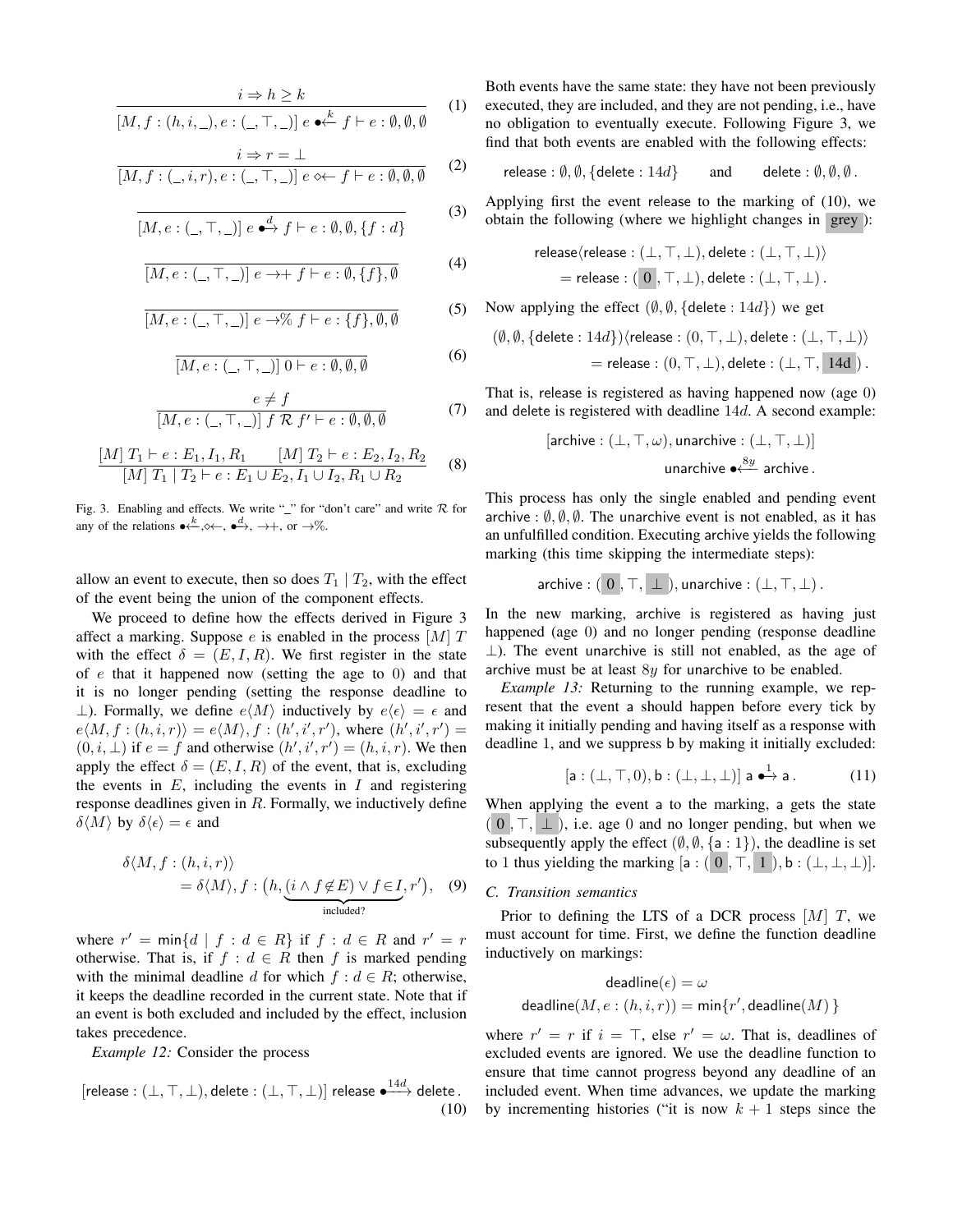$$
\frac{[M] \; T \vdash e : \delta}{T \vdash M \xrightarrow{e} \delta \langle e \langle M \rangle \rangle} \; [\text{event}] \quad \frac{\text{deadline}(M) > 0}{T \vdash M \xrightarrow{\text{tick}} M)} \; [\text{time}]
$$

#### Fig. 4. Transition semantics.

event e happened") and decrementing deadlines ("there are now  $k - 1$  steps left before we must do event e"). Formally, we inductively define the effect of tick on a marking:

$$
\begin{aligned} \mathsf{tick}\langle\epsilon\rangle &= \epsilon, \\ \mathsf{tick}\langle M,e:(h,i,r)\rangle &= \mathsf{tick}\langle M\rangle, e:(h+1,i,\max\{0,r-1\}), \end{aligned}
$$

where  $\perp + 1 = \perp$ ,  $\perp - 1 = \perp$  and  $\omega - 1 = \omega$ . Using tick $\langle - \rangle$ and deadline, we give timed transition semantics to processes in Figure 4. The *event transition*  $M \xrightarrow{e} M'$  applies the effect of an enabled event  $e$  to the marking  $M$ . Note that in general more than one event e might be enabled. The *time transition*  $M \stackrel{\text{tick}}{\longrightarrow} M'$  advances the time by one in the marking M. In examples so far, we have given relative time with units like 14d or 8y. These units are just a convenience; one may normalise them to seconds, in which case they would be 1209600 or 252460800 respectively.

The transitions give rise to a timed event labelled transition system (LTS).

*Definition 14:* A timed DCR process [M] T defines a timed event LTS,  $\text{lts}([M] \ T) = (\mathcal{M}, \mathcal{E}', \rightarrow, M, \ell', \Sigma)$ , where the components are: *events*  $\mathcal{E}' = \mathcal{E} \oplus \{tick\}$ ; *transitions*  $\rightarrow \subseteq M \times \mathcal{E}' \times \mathcal{M}$ , where  $M \stackrel{\alpha}{\rightarrow} M'$  iff  $T \stackrel{\sim}{\leftarrow} M \stackrel{\alpha}{\rightarrow} M'$ ; *states*  $M = \{M' \mid M \rightarrow^* M'\};$  *initial* state M; and *labelling* defined by  $\ell'(e) = \ell(e)$  for  $e \in \mathcal{E}$  and  $\ell'(tick) = tick$ .

*Definition 15:* A run of  $|ts([M| T)]$  is a finite or infinite sequence of transitions starting from the initial state  $M =$  $M_0 \xrightarrow{\alpha_0} \cdots$ , for  $\alpha_i \in \mathcal{E}'$ .

The LTS has a notion of *acceptance*: a run is accepting iff it is non-Zeno and every response is eventually discharged. Recall that we write "\_" for "don't care".

*Definition 16:* A run is *live* iff for every state  $M_i$ , if whenever an event *e* is pending in  $M_i$ , i.e.,  $M_i(e) = (\_, \top, d)$ for  $d \neq \perp$ , then there exists some  $j \geq i$  such that either  $M_j \stackrel{e}{\rightarrow} M_{j+1}$  or e is excluded in  $M_j$ , i.e.,  $M_j(e) = (\_, \bot, \_)$ . A run is *accepting* iff it is live and non-Zeno. A *trace* of a process [M] T is a possibly infinite word  $s = (s_i)_{i \in I}$  such that [M] T has an accepting run  $M_i \xrightarrow{\alpha_i} M_{i+1}$  with  $s_i = \ell(\alpha_i)$ . The *timed language*  $\text{lang}(P)$  of a process P is the set of traces of P, which defines a security policy according to Definition 2.

Note that the set of traces is not necessarily prefix-closed, e.g. the timed language of the running example process (11) is indeed the policy  $(a^+$  tick)<sup> $\omega$ </sup>.

*Example 17:* The following is a run of the process of (10):



This run is non-Zeno and accepting. Other runs exist:

- release · tick is a non-accepting finite run.
- release · release · . . . is an infinite Zeno run.
- tick · tick · . . . is an infinite, non-Zeno, accepting run.

# IV. DCR POLICY EXAMPLES

We now illustrate the mechanics of specifying provisions and obligations in a DCR process. We use these examples to clarify the subsequent discussion and results about the proactive enforceability of obligations. We consider a typical healthcare data retention policy like [19] from [2, Section 3.3].

# *A. Data protection in hospitals*

Hospitals balance the dual requirements of protecting patients' privacy while documenting treatments given and procedures followed. This tension is resolved by retaining patient records in a central hospital database during the treatment and moving the records to a restricted-access archive shortly after the patient's release. In practice, a policy might look like this:

- 1) Records must be deleted within 14 days of release.
- 2) Records must not be deleted if archival is pending.
- 3) Records must be archived for at least 8 years.
- 4) Records must *not* be deleted should the patient be readmitted within the 14 days.

We formalise this policy as a DCR process. For clarity, we consider only a single fixed patient and set of records. The events are as follows:

| release The patient is released.                          |
|-----------------------------------------------------------|
| delete The patient's records are deleted from the cen-    |
| tral database.                                            |
| archive The patient's records are copied from the central |
| database to the restricted long-term archive.             |
| unarchive The archived records are deleted.               |
| readmit The patient is re-admitted.                       |
|                                                           |

We formalise next the constraints  $T_0$  and effects. We model the obligation 1) that records must be deleted within 14 days of the patient's release using a response.

$$
\text{release} \xrightarrow{14d} \text{delete}
$$

The provision in (2) is modelled using a milestone relation.

#### delete <sup>< archive</sup>

Recall that a milestones means (in this case) that as long as we have an unfulfilled obligation to execute archive, we cannot execute delete.

Next, we model the retention requirement in (3) that records must be archived by an (unbounded) response

# release •−→ archive

and we model the timed provision that they should remain for 8 years after archival by a condition relation with a time constraint.

$$
\text{unarchive} \overset{8y}{\longleftarrow} \text{ archive}
$$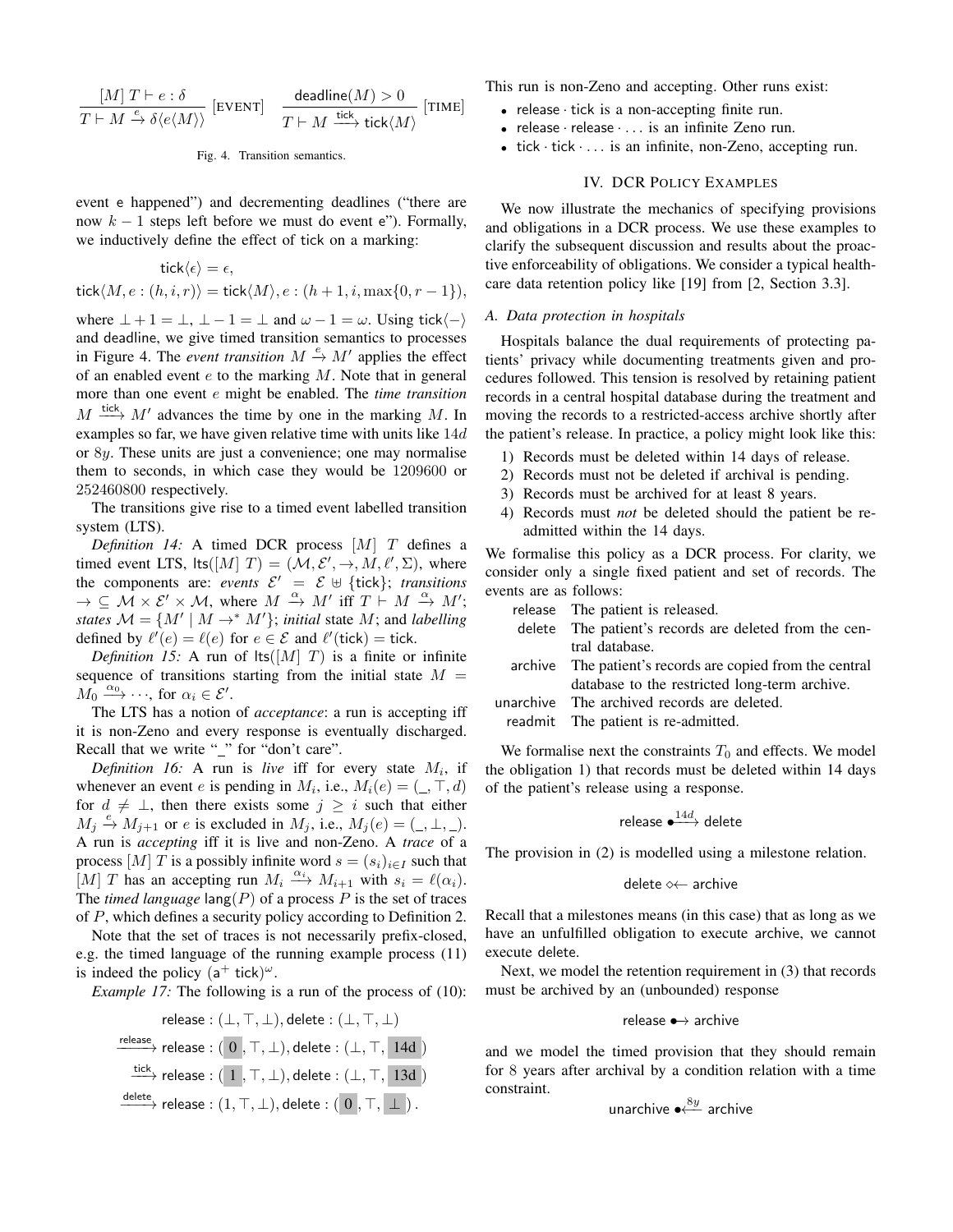Note, this rule says that 8 years must pass before archived records can be deleted, not that they must in fact be deleted.

If the patient is re-admitted, we must remove the obligation to delete records (4). We model this using exclusion.

$$
\mathsf{readmit} \to \!\%
$$
 delete

Once the patient is (re-)released, we must reinstate the obligation to delete records. We model this using inclusion.

$$
\mathsf{release} \to\!\!+\mathsf{delete}
$$

Putting these rules together and re-arranging them for clarity, we obtain the following set of rules:

$$
T_0 = \text{release} \stackrel{\text{4}{\longleftrightarrow}} \text{delete} \mid \text{release} \stackrel{\text{4}{\longleftrightarrow}} \text{architecture} \mid \text{release} \rightarrow \text{architecture} \mid \text{reduce} \rightarrow \text{} \quad (12)
$$
\n
$$
| \text{ readmit } \rightarrow \% \text{ delete} \mid \text{delete} \quad (12)
$$
\n
$$
| \text{ unarchitecture} \stackrel{8y}{\longleftarrow} \text{ archive} \quad (13)
$$

As for markings, we assume that initially, the patient is already admitted. Although the textual description of the model above does not say so explicitly, it stands to reason that it should not be possible to delete patient records prior to release. Hence, for our initial marking, we leave that event excluded:

$$
M_0 = \text{release}: (\bot, \top, \bot),
$$
  
delete: (\bot, \bot, \bot), archive: (\bot, \top, \bot),  
unarchive: (\bot, \top, \bot), readmit: (\bot, \top, \bot).

Altogether, our model is  $P_0 = [M_0] T_0$ .

#### *B. Example runs*

We consider a few runs of this model, presenting them as tables. Each row starts with the event leading to the current marking, which is represented by the rest of the row.

*The common case: provisions and obligations.* Refer to Figure 5. The first row describes the initial marking  $M_0$ . No event is previously executed as all  $h$  (happened) columns are ⊥. All events but delete are included as can be seen from the i (included) columns. No events are pending since all  $r$ columns are ⊥. We walk through the sequence of events.

- 1) release is executed. The age of release is set to "just executed" ( $h = 0$ ). Looking at our constraints  $T_0$  in (12), we see that executing release imposes obligations to delete within 14 days and to eventually archive; these obligations are reflected in the marking by the change to  $r = 14d$  for the former and  $r = \omega$  for the latter. Moreover,  $T_0$  also stipulates that delete is now included, which is reflected in the marking by the change to  $i = \top$ .
- 2) 4d passes. The age of release and the deadline for delete are respectively incremented and decremented by 4 days. Note that the "eventual" deadline  $\omega$  for archive remains as  $\omega - 4d = \omega$ .
- 3) archive is executed. This meets the deadline of archive, which is then cleared.
- 4) 1d passes. The age and deadlines are updated.
- 5) delete is executed. The deadline for delete is cleared. Note that unarchive still cannot execute as it is conditional on archive having happened at least  $8y$  in the past.
- 6) 10y passes. The condition unarchive  $\bullet \stackrel{8y}{\leftarrow}$  archive is now fulfilled, hence unarchive is now executable.
- 7) unarchive is executed.

*An attempted violation.* Will records be deleted? Consider the run in Figure 6. The event delete has deadline 0 at the end of the run and is still included. That means that the minimum response deadline, deadline( $M$ ) is now 0, and so the ticktransition cannot fire, that is, time cannot advance. (Obviously, an enforcement mechanism cannot rely on stopping time; rather, it must take care to avoid finding itself in a situation where advancing time would violate the policy. We will return to this in Section V-A.) Hence, the model prevents this potential policy violation by refusing to let time pass in this state. To allow time to pass again, we must either re-admit the patient (thereby excluding the pending delete event), releasing the patient again (thereby extending the deadline of delete by another 14 days), or delete the records. Neither re-admitting nor releasing the patient again make sense as a general way to enforce the policy. And we cannot delete the records straight away since, because of the milestone delete  $\leftarrow$  archive and the fact that archive is pending, we must first archive the records—see Figure 7.

As we will see in Section V, this policy is enforceable only if either the event readmit, the event release, or both the events archive and delete can be executed by the PEP. Also note that if, for instance, only archive but not delete can be controlled by the PEP, then one can consider policy redesign. For instance, one can introduce an event notify (notifying the IT Department's Data Retention Officer of undeleted data) that is controllable by the PEP, is enabled when the deadline of delete is met, and cancels the delete event by excluding it.

release  $\overset{14d}{\longleftrightarrow}$  notify  $\mid$  notify  $\bullet^{\textstyle\bigtriangleup\!4d}_{\longleftarrow}$  release  $\mid$  notify  $\to\hspace{-1pt}\%$  delete .

This is an instance of a general *escalation* pattern for dealing with uncontrollable events with deadlines. It is suggestive of the way obligations are often traditionally treated: rather than preventing the original policy from being violated, the enforcement mechanism triggers remedial actions such as notifications or logging information for subsequent audits.

*Re-admission—dynamic exclusion of obligations.* Figure 8 presents the case where a patient is readmitted. The initial markings in the first two events follow the first example: the patient is release'ed, and four days pass (row 4d). The patient is readmit'ted. Following the rules  $T_0$ , readmit excludes the delete event ( $i = \perp$ ). Ten days pass (row 10d). Notice that the deadline for delete reaches zero. However, this zero-deadline *does not* prevent time from progressing further: because delete is excluded, this zero does not contribute to the computation of the minimum deadline deadline( $M$ ). So another four days pass (row 4d). By the definition of tick $\langle - \rangle$ , the deadline for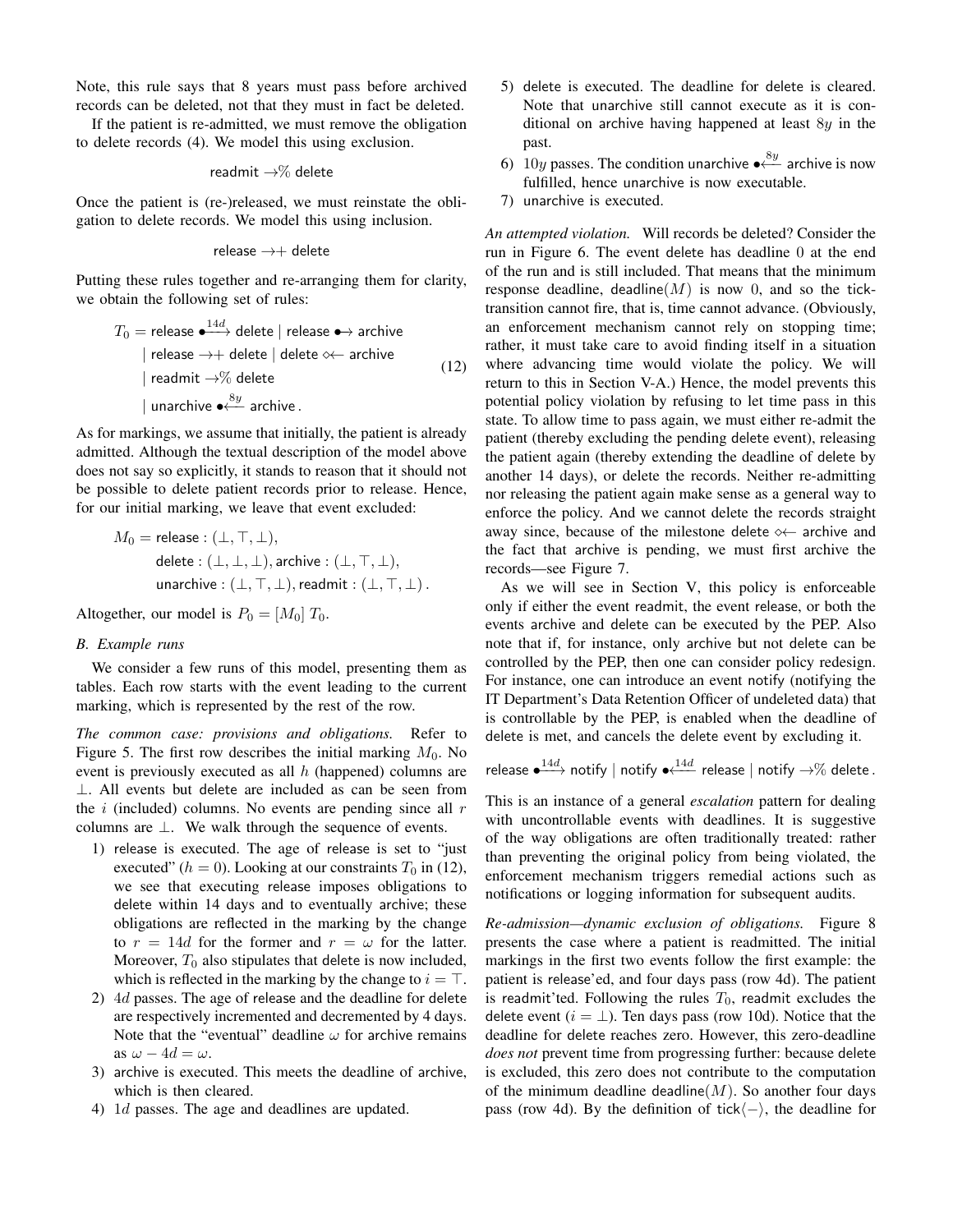| Event           | release          |          |                  | delete           |                     |               | archive          |          | unarchive        |                | readmit |                  |   |   |   |
|-----------------|------------------|----------|------------------|------------------|---------------------|---------------|------------------|----------|------------------|----------------|---------|------------------|---|---|---|
|                 | $\boldsymbol{h}$ | $\imath$ | $\boldsymbol{r}$ | $\boldsymbol{h}$ | $\boldsymbol{\eta}$ | $\mathcal{r}$ | $\boldsymbol{h}$ | $\imath$ | $\boldsymbol{r}$ | h              | i       | $\boldsymbol{r}$ | h | i | r |
|                 |                  |          |                  |                  |                     |               |                  |          |                  |                |         |                  |   |   |   |
| release         | $\overline{0}$   |          |                  |                  |                     | 14d           |                  |          | $\omega$         |                |         |                  |   |   |   |
| 4d              | 4d               |          |                  |                  |                     | 10d           |                  |          | $\omega$         |                |         |                  |   |   |   |
| archive         | 4d               |          |                  |                  |                     | 10d           | $\Omega$         |          | ╩                |                |         |                  |   |   |   |
| 1d              | 5d               |          |                  |                  |                     | 9d            | 1 <sub>d</sub>   |          |                  |                |         |                  |   |   |   |
| delete          | 5d               |          |                  | $\overline{0}$   |                     | ╙             | 1d               |          |                  |                |         |                  |   |   |   |
| 10 <sub>y</sub> | 10y5d            |          |                  | 10 <sub>y</sub>  |                     |               | 10y1d            |          |                  |                |         |                  |   |   |   |
| unarchive       | 10y5d            |          |                  | 10y              |                     |               | 10y1d            |          |                  | $\overline{0}$ |         |                  |   |   |   |

| Event   | release |                  | delete |  |          | archive |         |                  | unarchive |               |                  | readmit |  |  |
|---------|---------|------------------|--------|--|----------|---------|---------|------------------|-----------|---------------|------------------|---------|--|--|
|         |         | $\boldsymbol{r}$ | n.     |  | r        | n       | $\iota$ | $\boldsymbol{r}$ | h         | $\mathcal{L}$ | $\boldsymbol{r}$ |         |  |  |
|         |         |                  |        |  |          |         |         |                  |           |               |                  |         |  |  |
| release |         |                  |        |  | 14d      |         |         | $\omega$         |           |               |                  |         |  |  |
| 14d     |         |                  |        |  | $\theta$ |         |         | $\omega$         |           |               |                  |         |  |  |

| Fig. 5.<br>"Common case" run. |  |
|-------------------------------|--|
|-------------------------------|--|

| archive   14d $\top$ $\bot$   $\bot$ $\top$ 0   0 $\top$ $\bot$   $\bot$ $\top$ $\bot$   $\bot$ $\top$ $\bot$   $\bot$ $\top$ $\bot$   $\bot$ $\top$ $\bot$   $\bot$ $\top$ $\bot$   $\bot$ $\top$ $\bot$ $\bot$ $\top$ $\bot$ |  |  |  |  |  |  |  |  |
|--------------------------------------------------------------------------------------------------------------------------------------------------------------------------------------------------------------------------------|--|--|--|--|--|--|--|--|
|                                                                                                                                                                                                                                |  |  |  |  |  |  |  |  |

Fig. 6. "Attempted violation" run.

| Event   | release  |         |                  | delete |    |               | archive |   |                | unarchive |   |                  | readmit        |         |                  |
|---------|----------|---------|------------------|--------|----|---------------|---------|---|----------------|-----------|---|------------------|----------------|---------|------------------|
|         | h        | $\iota$ | $\boldsymbol{r}$ | h      | Ì, | $\mathcal{r}$ | h       | i | $\mathfrak{r}$ | h         | i | $\boldsymbol{r}$ | h              | $\iota$ | $\boldsymbol{r}$ |
|         |          |         |                  |        |    |               |         |   |                |           |   |                  |                |         |                  |
| release | $\Omega$ |         |                  |        |    | 14d           |         |   | $\omega$       |           |   |                  |                |         |                  |
| 4d      | 4d       |         |                  |        |    | 10d           |         |   | $\omega$       |           |   |                  |                |         |                  |
| readmit | 4d       |         |                  |        |    | 10d           |         |   | $\omega$       |           |   |                  | $\overline{0}$ |         |                  |
| 10d     | 14d      |         |                  |        |    | $\theta$      |         |   | $\omega$       |           |   |                  | 10d            |         |                  |
| 4d      | 18d      |         |                  |        |    | $\theta$      |         |   | $\omega$       |           |   |                  | 14d            |         |                  |
| release | 18d      |         |                  |        |    | 14d           |         |   | $\omega$       |           |   |                  | 14d            |         |                  |

Fig. 7. Continuation of the "attempted violation" run.

Fig. 8. "Dynamic exclusion of obligations" run.

the excluded delete event cannot become negative and thus remains zero. When the patient is finally again release'ed, release has its usual effects: it includes delete, and *resets its deadline to* 14d. Note the semantics: an event can have only one response deadline; setting a new response deadline cancels the previous one.

# V. PROACTIVE ENFORCEMENT OF DCR POLICIES

We now consider what is necessary for a DCR policy to be proactively enforceable. That is, under what circumstances does an enforcement mechanism exist for the policy?

## *A. Enforceability and Time-locks*

 $1_{21}$ 

It might happen that the deadline for meeting an obligation has arrived, but the action required to meet the obligation would violate the (overall) security policy.

*Example 18:* Suppose we were to add the constraints

$$
\textsf{early} \overset{\textsf{\tiny{1}}\textsf{y}}{\longrightarrow} \textsf{unarchive} \mid \textsf{archive} \rightarrow \hspace{-4pt} \% \textsf{early}
$$

to the data retention policy  $T_0$  given previously in (12). These new constraints model that the patient can request that his records are unarchived early, no later than a year after the request, but this request can only be made before archival. These new constraints would contradict the old constraint that unarchival cannot happen before 8 years after archival:

|         |                                               | release |  |    | unarchive                               |          | archive |  |                  |  |
|---------|-----------------------------------------------|---------|--|----|-----------------------------------------|----------|---------|--|------------------|--|
|         | $\boldsymbol{r}$<br>h.<br>$\boldsymbol{\eta}$ |         |  | h. | $\boldsymbol{r}$<br>$\boldsymbol{\eta}$ |          | h.      |  | $\boldsymbol{r}$ |  |
|         |                                               |         |  |    |                                         |          |         |  |                  |  |
| release | $\Omega$                                      |         |  |    |                                         |          |         |  | $\omega$         |  |
| early   | 0                                             |         |  |    |                                         | 1v       |         |  | $\omega$         |  |
| archive | 0                                             |         |  |    |                                         | 1v       |         |  |                  |  |
| 1v      | 1 <sub>V</sub>                                |         |  |    |                                         | $\left($ | 1v      |  |                  |  |

In the last state, the event unarchive must happen now, but it cannot due to the required delay of 8 years since archive. The deadline would be extended by re-executing early, but early is excluded. This process is not deadlocked: release can still happen. It is, however, *time-locked*: it has reached a marking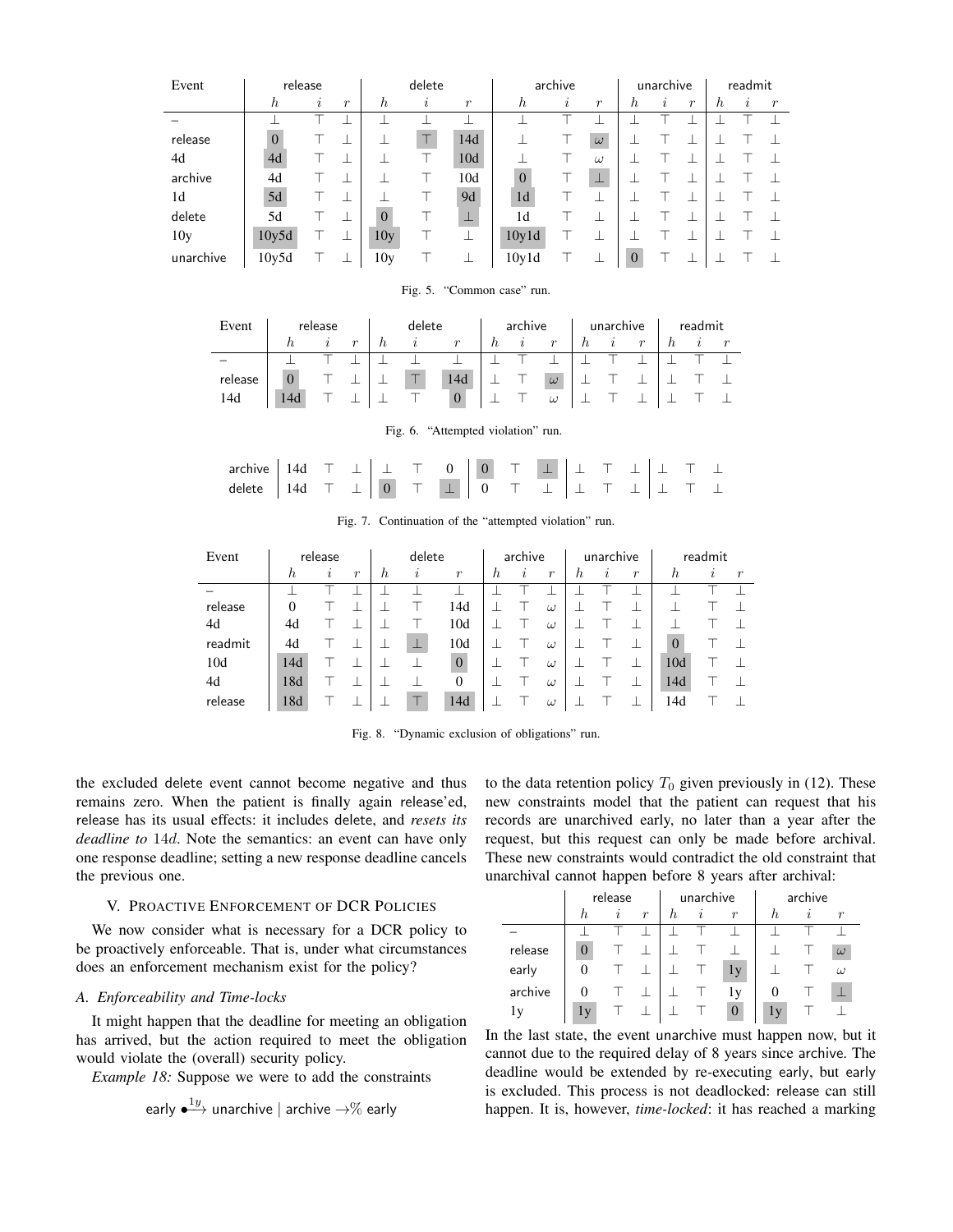from which time cannot possibly advance.

*Definition 19 ([16]):* A process [M] T is *time-locked* iff no marking M' reachable from M has  $T \vdash M' \stackrel{\text{tick}}{\longrightarrow} M''$ .

We conclude that a DCR policy is *not* necessarily enforceable, even if all events are controllable and causable: If there is a time-lock in a policy, then there are target systems for which no correct transparent enforcement mechanism exists, since one cannot prevent time from advancing.

*Theorem 20:* Let  $P$  be the language of a DCR process  $P$ that has a time-lock. Assume that  $P$  non-empty and take as target system (prefixes( $P$ ), dom( $P$ ) $\cup$ {tick}, dom( $P$ ), dom( $P$ )). Then no transparent enforcement mechanism  $m$  is correct for P.

We can decide whether a DCR policy has a time-lock, using that its LTS is extended bisimilar [14] to a finite one (see the Appendix).

*Proposition 21:* It is decidable whether a DCR process P is time-lock free.

But decidable is not the same as feasible:

*Definition 22:* Let  $P = [M_1]T$  be a DCR process, and let e be an event of P. We say that e *is eventually executable in* P iff there is a transition sequence  $M_1 \xrightarrow{e_1} M_2 \xrightarrow{e_2} \cdots \xrightarrow{e_n}$  $M_{n+1} \stackrel{e}{\to} N$ .

*Lemma 23:* There exists an NLOGSPACE-reduction from boolean satisfiability to eventual executability for time-lock– free DCR processes.

*Theorem 24:* (a) Deciding eventual executability of any e in any DCR process  $P$  is NP-hard; and (b) deciding time-lock– freedom for DCR processes is NP-hard.

## *B. Avoiding Time-locks*

We have just seen that the existence of an enforcement mechanism for a DCR policy depends at least on the policy's time-lock–freedom. We now give a polynomial-time computable sufficient condition for a DCR policy to be timelock free, which also supports the effective computation of a sequence of events that averts violating a given deadline. We call such a DCR policy "resolvable". In Section V-C, we use this notion to define a correct, transparent enforcement mechanism for resolvable DCR policies.

*Definition 25 (Resolvability):* Let  $P = [M]T$  be a DCR process and  $S \subseteq \text{dom}(M)$  a subset of events. We say that  $P$  is  $S$ -resolvable iff for any marking  $M'$  reachable from  $M$ with deadline( $M'$ ) = 0, there exists a  $\{e_1, \ldots, e_n\} \subseteq S$  such that (1) the following is a transition sequence:

$$
M' \xrightarrow{e_1} M'_1 \xrightarrow{e_2} \cdots \xrightarrow{e_n} M'_n
$$

and (2) deadline $(M'_n) > 0$ . Assume a particular choice of such a sequence and define resolve( $[M']$  T) to be the (partial) function that exhibits this choice.

That is, in any reachable state with one or more deadlines about to be missed, one may execute some sequence of the events in the set  $S$  to avoid missing those deadlines.

*Lemma 26:* A DCR process P is time-lock–free iff it is S-resolvable for some S.

*Example 27:* It is easily verified that the policy  $T_0$  given in Section IV is S-resolvable for  $S = {$ release}, or  $S =$ {readmit}, or  $S =$  {delete, archive}.

Note that a DCR process  $P$  can be time-lock–free and yet have no way to accept, e.g.,  $[e:(\bot, \top, \omega)]$   $e \rightarrow^0e$ . This lemma has the subtle consequence that resolvability does *not* entail that any trace of  $P$  can be extended to an accepting one.

From Proposition 21 and Theorem 24, we can bound the complexity of determining resolvability, for some S.

*Proposition 28:* Let P be a DCR process and let  $S \subseteq$  $dom(M)$ . It is decidable, but NP-hard, whether a P is Sresolvable.

Given NP-hardness, we need tractable approximations to resolvability. We begin by considering which events may reach deadlines. We call these *busy* events.

*Definition 29:* An event e is *busy* in [M]  $T$  iff there exists a reachable marking M' with  $e : (i, \top, k) \in M'$  for some  $k \neq \perp$  and some *i*.

Note that as defined, busy events may have the indefinite deadline  $\omega$ . We can identify busy events in time polynomial in the size of the DCR process:

*Lemma 30:* An event  $e$  is busy in  $[M]$   $T$  only if for some  $k \neq \bot$  either  $e : (i, \top, k) \in M$  for some i or  $f \bullet^k \to e \in T$  for some  $f$ .

The only way to violate an obligation is to neither execute nor exclude a busy event when its deadline comes up. Clearly, either (1) the busy event must be under the enforcement mechanism's control or (2) an alternative event that excludes the busy event must be under the enforcement mechanism's control. In the following, we will focus just on the first option. To this end, we define *dependable* events.

*Definition 31:* An event *e* is *dependable* in *P* iff in any *P'* reachable from  $P$ , the event  $e$  is either excluded or enabled.

The following proposition follows immediately.

*Proposition 32:* Let P be a DCR process, let B be the set of busy events of  $P$ , and suppose every event in  $B$  is dependable. Then *P* is *B*-resolvable.

This proposition gives us an approximation for resolvability that can be computed in time polynomial in  $P$ , since we can approximate the busy events using Lemma 30 and dependable events with those that have no conditions or milestones. In practice, however, it is unlikely that every busy event is dependable. For example, in the example of Section IV, delete is busy, but not dependable: it has a milestone from archive, and so may be included but not enabled. We will need to consider the dependencies of busy events.

*Definition 33:* Let  $P = [M]T$ , and let e be an event of P. The *inhibitors* of e is the set

$$
I(e) = \{ f \mid \exists k.e \; \bullet \stackrel{k}{\leftarrow} f \lor e \ll f \}.
$$

Let the *inhibition graph*  $I(P)$  of P be the directed graph that has nodes dom $(P)$  (P's events) and an edge from f to e iff  $f \in I(e)$ . For a subset of events X, define the *inhibition subgraph for* X as the subgraph of  $I(P)$  comprising every event f with a path to some  $e \in X$  in  $I(P)$  and every edge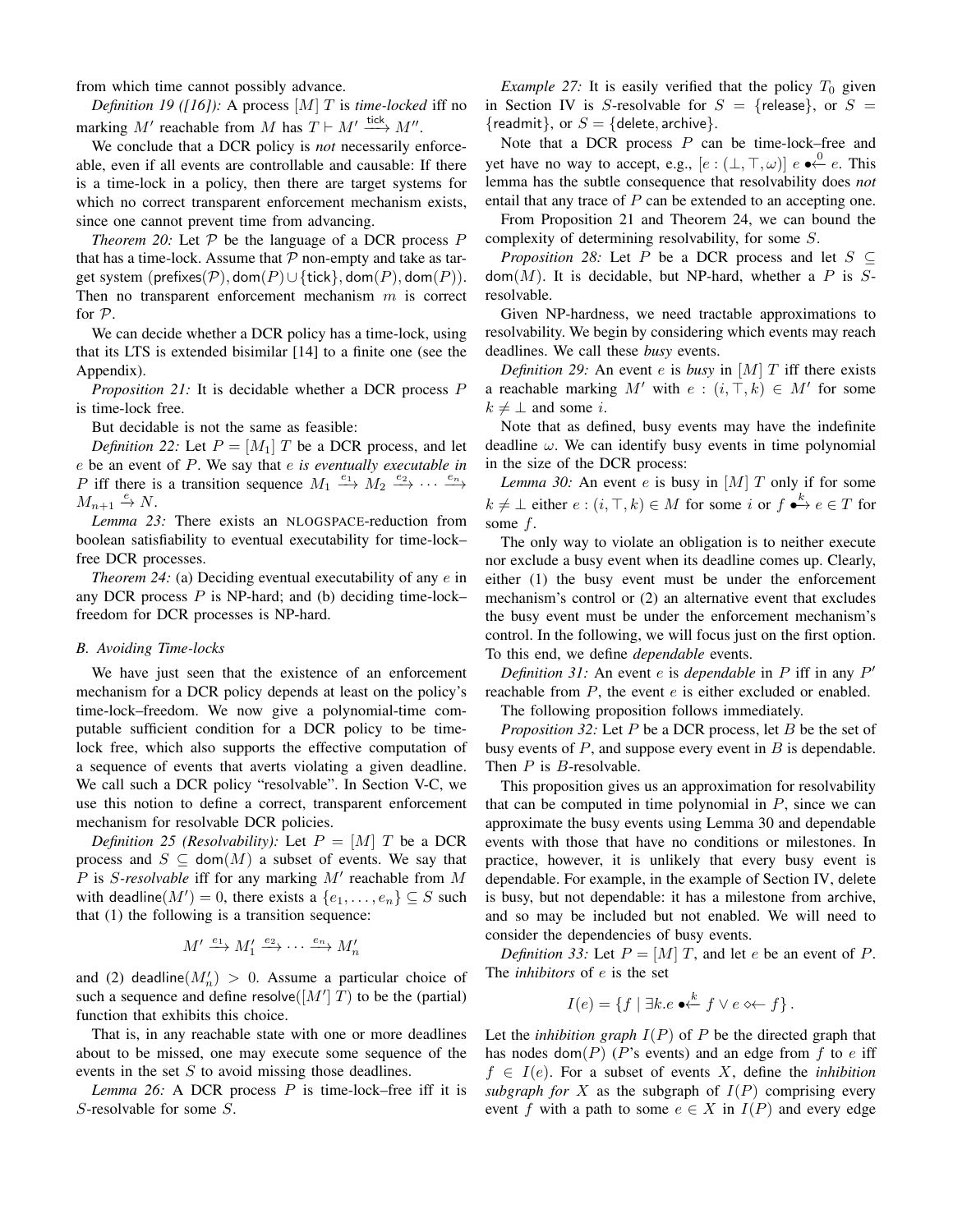on those paths. We denote this graph  $\hat{I}_P(X)$  and its set of nodes  $I_P(X)$ , dropping the subscript P when it is clear from context. We call the set  $I(X)$  the *inhibition closure* of X.

The inhibitors of an event  $e$  is (the transitive closure of) those events that may cause  $e$  to be not executable, because they are milestones or conditions for e.

*Definition 34:* Let X be a set of events of a DCR process [M] T. We say that X is *dependable* iff the following three conditions hold.

- 1) The inhibition graph  $I(X)$  is acyclic.
- 2) For any two nodes  $e, f$  in  $\tilde{I}(X)$ , if there is a relation  $e \stackrel{k}{\longrightarrow} f$  for some k or a relation  $e \rightarrow + f$ , then there is a path from  $e$  to  $f$ .
- 3) For any two nodes  $e, f$  in  $\hat{I}(X)$ , if there is a relation  $f \bullet \stackrel{k}{\leftarrow} e$  for some k, then  $k = 0$ .

Intuitively, a set of events is dependable if, when we build the graph of those events' dependencies (milestones and conditions), the dependencies form a directed acyclic graph (1), and we can eventually execute any event in the set by simply executing the events in that acyclic graph in a topological order, i.e., "bottom-up".

Care must be taken because of the interplay between responses and milestones. We must avoid the situation where resolving a dependency by executing it re-blocks a previously resolved dependency by either reinstating a milestone or a condition (2). Similarly, we must ensure that no event in the set depends any other event in the set with a delay (3).

*Theorem 35 (Approximation of Resolvability):* Let P have busy events B. If B is dependable, then P is  $I(B)$ -resolvable. Moreover, there exists a polynomial time algorithm computing resolve of Definition 25 for every  $P'$  reachable from  $P$ .

The actual algorithm is simply this: Given a subset  $X \subseteq B$ , resolve(B) is the topological sort of  $\overline{I}(X)$ .

*Example 36:* We return to our data retention example  $P_0$  of Equation (12) on page 8. Inspecting the relations, we see that the inhibition graph has only the two edges:

$$
\mathsf{archive}\mapsto\mathsf{unarchive}\qquad\qquad\mathsf{archive}\mapsto\mathsf{delete}\,.
$$

The busy events of  $P_0$  are over-approximated by Lemma 30 to  $B = \{$  delete, archive}. The inhibition subgraph and inhibition closure of B are then simply  $\hat{I}_{P_0}(B) =$  archive  $\mapsto$  delete and  $I_{P_0}(B) = \{\text{archive}, \text{delete}\}.$  It is straightforward to verify that  $I_{P_0}(B)$  is dependable. By Theorem 35, it is thus decidable in polynomial time that  $P_0$  is indeed {archive, delete}-resolvable. Summing up, if we have the ability to execute archive and delete we can *guarantee* compliance for obligations.

# *C. Proactive DCR Policy Enforcement*

With the mechanics of statically avoiding time-locks in DCR policies in place, we now define an enforcement mechanism, from which we derive a prototype implementation of a PEP. First note that a DCR process directly defines a policy language in the sense of Definition 2. We define an enforcement mechanism for a process P.

*Definition 37:* Define a function  $m(\cdot, \cdot)$  that, for a given DCR policy P with dom(P)  $\subseteq \Sigma\backslash\{\text{tick}\}\$ and action  $a \in \Sigma$ , says what actions to take.

$$
\begin{cases}\n\text{resolve}(P) \cdot \text{tick} \\
\text{where } \text{right} \land \text{default}(\text{P}) = 0\n\end{cases} (i)
$$

$$
m(P, a) = \begin{cases} \text{where } a = \text{tick } \land \text{ deadline}(P) = 0 \\ \epsilon & \text{when } a \in \text{dom}(P) \text{ and} \\ a \text{ is not executable in } P \end{cases} \tag{i}
$$

$$
\begin{cases}\n a \text{ is not executable in } P \\
 a \text{ otherwise} \n\end{cases}
$$
\n(iii)

We lift  $m$  to finite sequences of actions. We must advance the "current" DCR policy whenever the target system takes an action. Let  $a \langle P \rangle = P'$  iff  $P \stackrel{a}{\rightarrow} P'$ . This is well-defined because the transition semantics of DCR processes in Figure 4 assigns at most one transition for any  $a, P$  and each event has a unique label. Moreover, define advance  $(P, \epsilon) = P$  and advance $(P, a \cdot w) =$  advance $(a \langle P \rangle, w)$ , for  $w \in \Sigma^*$ . Then the *DCR enforcement mechanism*  $m_P$  is given inductively by

$$
m_P(\epsilon) = \epsilon
$$
  

$$
m_P(w \cdot a) = m_P(w) \cdot m(\text{advance}(P, m_P(w)), a) .
$$

Note that  $m_P$  is not defined for all  $P$ , since resolve (Definition 25) is only defined on resolvable DCR processes.

*Theorem 38:* Let  $t = (S, \Sigma, \Gamma, \Delta)$  be a target system, and let P be a DCR process with dom $(P) = \Sigma$  and dependable busy events  $B \subseteq \Delta$ , and assume every event  $\Sigma \setminus \Gamma$  is enabled in any  $P'$  reachable from P. Then  $m_P$  is a correct, transparent enforcement mechanism.

From Lemma 8, we know then that  $m_P$  steers clear of the finite violations language:

*Corollary 39:* Let  $P$  and  $m_P$  be defined as in the Theorem 38. Then for all  $w \in \mathcal{D}_m$  we have  $w \notin \mathcal{P}$ .

To apply DCR policy enforcement in practice, we require:

- 1) A target system  $(S, \Sigma, \Gamma, \Delta)$ ,
- 2) A DCR policy P over  $\Sigma$  such that P is  $\Delta$ -resolvable, and every P' reachable from P has every  $e \in \Sigma \setminus \Gamma$ enabled, and
- 3) A PEP implementing  $m_P$ .

For (1), note that the causable actions  $\Delta$  must be enabled in the target system whenever they are to be caused according to the policy  $P$ : otherwise the PEP cannot rely on executing them to avert deadlines. In practice, this either requires (some) white-box knowledge of the target system, for example, the knowledge that these actions are always available when needed or that the actions are always enabled, e.g. the actions are provided as a web service.

For (2), apply Theorem 35 to get resolvability. We do not address here the means of ensuring that uncontrollable events, i.e., events in  $\Sigma \setminus \Gamma$ , are always enabled. Several options exists along the lines of Theorem 35. A very pragmatic approach is simply to require the events  $\Sigma \backslash \Gamma$  to be completely unconstrained in P. Alternatively, it suffices for the set  $\Sigma \setminus \Gamma$ to be empty. This will be the case when the target system must ask the PEP for permission on all (policy-relevant) actions and is analogous to the principle of complete mediation for access control policies.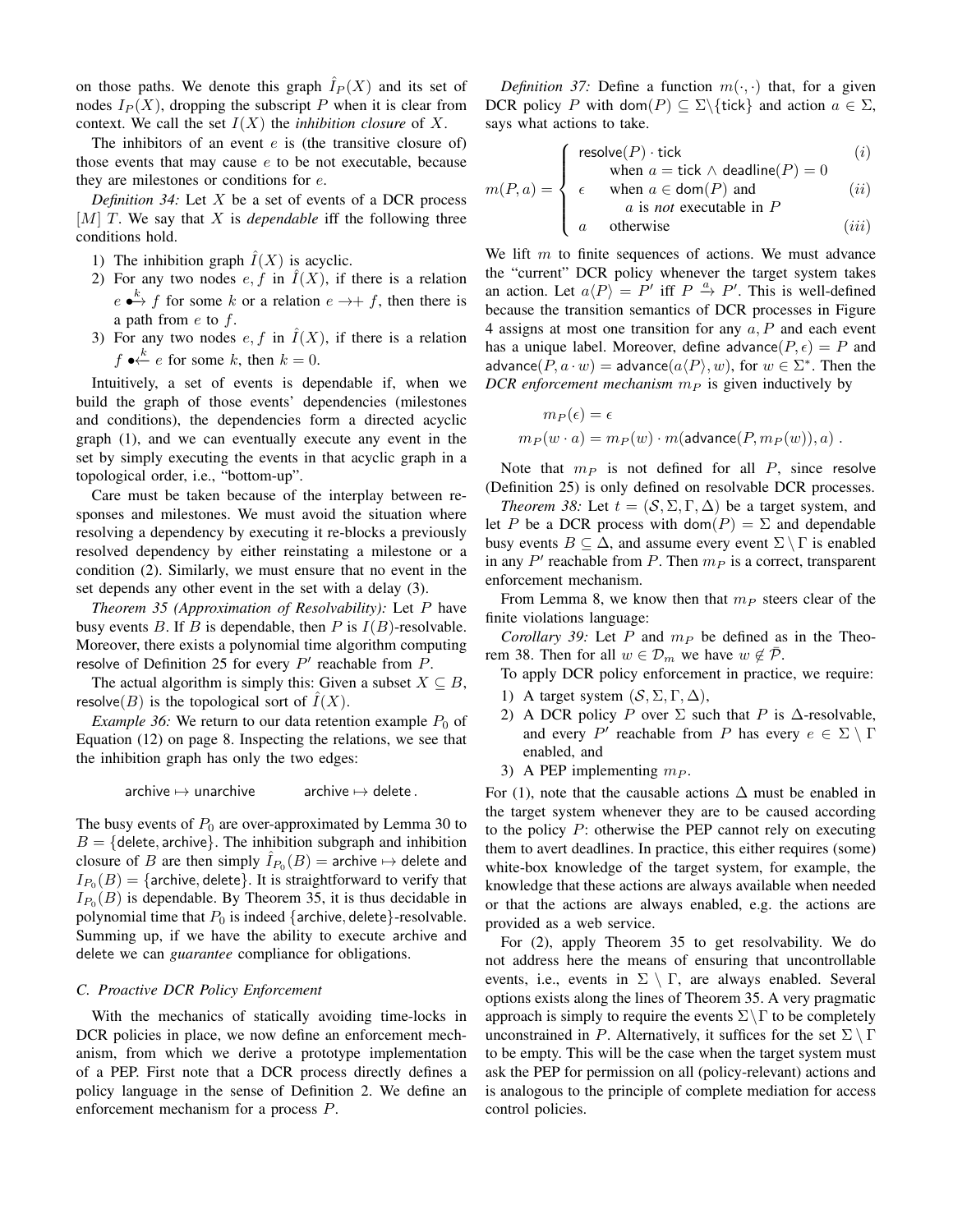```
// A PEP takes as input an Observation which is
// either an (attempted) transition, or a deadline
// approaching.
type Observation =
  | Transition of DCR.event
   Deadline of DCR.event
  | Inform of DCR.event
// A PEP produces as output a Reaction. (Code for
// acting on the Reaction is not included here.)
type Reaction =
  | Grant
 | Deny
 | Cause of DCR.event list
  | Ignore
// DCR-PEP. Takes a current DCR policy-state P and
// an Observation, and produces a Reaction and a
// new DCR policy-state.
let PEP P observation =
   match observation with
   | Deadline e ->
       Cause (resolve P e), P // (i)
    | Transition e ->
       if (DCR.is_executable P e) then
         Grant, DCR.execute e P // (iii)
       else
         Deny, P \frac{1}{\sqrt{1}} (ii)
    | Inform e ->
        Ignore, DCR.execute e P // (iii)
```
Fig. 9. F# implementation of  $m_P$ .

For (3), we have constructed a prototype PEP implementing  $m_p$ , built on top of the DCR process engine of [7]. This prototype is available on-line at http://dcr.itu.dk/obligations.

Our prototype PEP repeatedly waits to either be consulted about an action by the target system, or for a deadline to come close, in either case acting as  $m$  of Definition 37: For actions, it grants or denies depending on whether the corresponding event is executable in the current DCR policy state. When actions are granted, the state is advanced by executing the event in it. For deadlines, the PEP instructs the target system to issue actions as given by resolve. Since we have assumed that non-controllable events  $\Sigma \setminus \Gamma$  are always enabled, they need no special treatment.

We give the actual F# code implementing  $m$  in Figure 9. Note the comments connecting various branches to cases of Definition 37. Note too the use of the resolve algorithm provided of Definition 25, guaranteed to exist by Theorem 35. Our prototype uses the policy  $P$  also as the target system; this is enough for experimentation and simulation in the DCR Workbench. To lift the prototype to an actual enforcement mechanism, it suffices to update the driver function producing the Observation inputs and executing the Reaction outputs of Figure 9 to one that interacts, say, via REST, with an actual system, as dictated by the system model of Section II.

#### VI. RELATED WORK

In this section, we compare our approach with related policy specification languages for handling obligations and with alternative enforcement mechanisms.

## *A. Specification*

The idea of adding obligations to policies was first proposed by Minsky and Lockman [26]. They augmented permissions with tasks to be executed within a stated deadline after an access request is granted. This deadline corresponds, for example, to the passage of time or is triggered by other events. Park and Sandhu examined obligations in the context of usage control [28] and Bettini et al. [4] systematically considered the combination of provisions and obligations within a datalog formalism. In both cases, the emphasis is on policy specification (and, in the case of [4], also analysis), rather than applications to enforcement and monitoring.

Obligations have also been used in languages such as PON-DER [6] and XACML [34]. Obligations there are triggered by events: an event's occurrence directly results in actions to discharge the obligation. This is in contrast to our work where obligations are associated with events that become pending but need not be immediately discharged.

Temporal logics are, of course, well suited for specifying properties based on the past (provisions) and future (obligations). For example, linear-time temporal logics (LTL) have been used in [3], [12], [18], [35] to formalise regulations with obligations and usage-control policies. LTL formulas are closely related to DCR processes: Core (untimed) DCR processes are equivalent in their expressivity to  $\omega$ -regular languages [8], whereas (propositional) LTL is equivalent to a subset of  $\omega$ -regular languages, namely the star-free languages [33]. DCR processes also have the advantage that their operational semantics does not depend on the possibly exponential translation to (e.g. Büchi) automata, which is most often employed for LTL; see, for example, the use of LTL and Büchi automata to formalise (untimed) obligations in [9].

#### *B. Enforcement*

Obligations are fundamentally more difficult to enforce than provisions. For provisions, policy monitoring and enforcement are equivalent. Any enforceable policy can be monitored as the enforcement mechanism's denial of an action signifies a policy violation when that action takes place. Conversely, a monitor can serve as a policy decision point for an enforcement mechanism. When policies contain obligations, there are monitorable policies that cannot be enforced, in particular when one distinguishes, as we have done (see also [20]), between actions that can be controlled by the enforcement mechanism versus those that can only be observed [1].

Our solution is for the (standard) setting where one interacts with the target system as a black box, which one can neither examine nor modify. Even with these restrictions, enforceability is a rich concept that depends on the underlying mechanism used [11], [13], for example, whether the mechanism can only suppress actions, like security automata [31], or can initiate or change actions as with edit automata [23], [24] or mandatory results automata (MRA) [25].

As with our approach, edit automata and MRA share the ability to proactively change behaviour to enforce policies.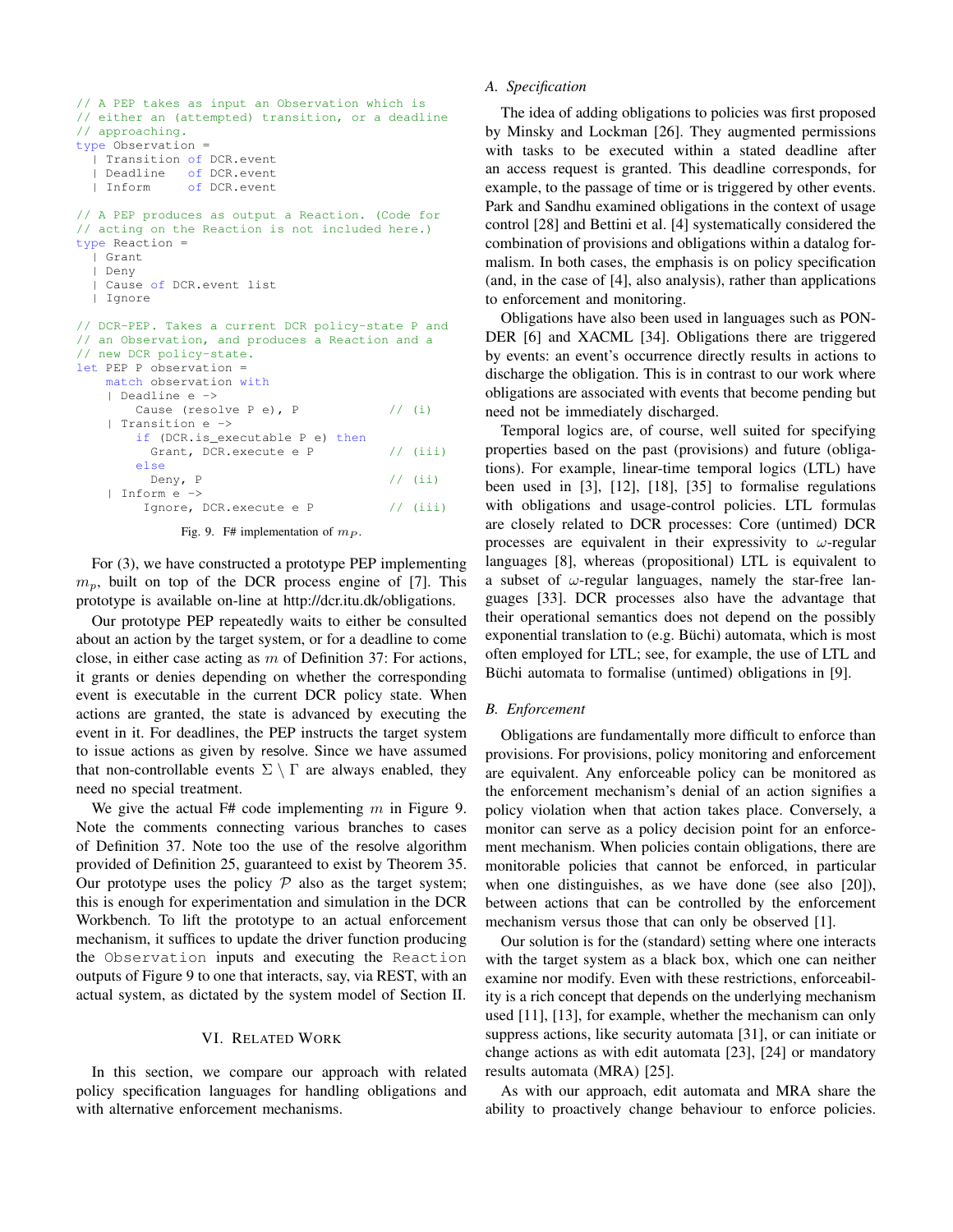They differ though in that neither formalism handles realtime constraints, which is an essential aspect of obligations. Their system models are quite different too. Our system model essentially extends that of security automata with additional target-system interfaces of controllable and causable actions. The MRA system model interposes the enforcement mechanism between the target system and an execution platform. For edit automata, no distinction is made between observable and controllable events and hence it remains open what an edit automaton can actually control on the target system.

A number of enforcement mechanisms have been proposed for obligations, like those for PONDER and XACML, which do not involve any sophisticated calculations. They enforce obligations simply by executing the appropriate actions (such as logging information) when the obligation to do so arises. Li et al. [22] provide operational extensions to XACML enforcement such as support for pre-obligations and on-going obligations, as introduced in the UCON model [28]—see also Elrakaiby et al. [10] who study enforcement of UCON-style obligations in the context of active databases.

Finally, there is related work in other communities. For example, in supervisory-control theory for discrete event systems [29], a supervisor process (in our work, enforcement mechanism) attempts to control the behaviour of a generator process (in our work, the target system) over its controllable events, which corresponds to our mechanism without the ability to force actions. Subsequent extensions of supervisorycontrol theory to timed discrete event systems [5], [32] include delays and deadlines of each event and a designated subset of so-called *forcible* events. The supervisor process can now disable the tick (time) actions in case a forcible event is enabled. But the target system may choose to perform a nonforcible event; indeed the supervisor cannot enforce that a forcible event happens as in our approach. Also closely related is the research of Renard et al. [30] who present an automatabased framework for enforcing regular timed properties with uncontrollable events. Their enforcement mechanisms work by buffering and delaying input events so that the output satisfies a specified policy. Again, in contrast, our mechanisms do not buffer and delay, but actively schedule controllable events to prevent obligations' violations.

# VII. CONCLUSIONS AND FUTURE WORK

Obligations are a central notion found in a wide range of security policies such as those for usage control, data protection and privacy, and digital rights management. We have investigated their specification and enforcement in a black-box setting where the enforcement mechanism proactively computes and schedules events needed to prevent policy violations. As not all policies in this setting are enforceable, we have also established complexity results for enforceability and given a sufficient polynomial-time verifiable condition for a policy to be enforceable.

The present work investigates avoiding the violation of obligations by proactively taking action. We have assumed that the sequence of actions caused proactively can always be

executed within a single time-step. If time is measured in hours or days this is usually reasonable, but for finer granularities of time or if resolving an obligation requires delays, one needs to support tick actions *during* enforcement. This support would require generalising Definition 34 of dependable sets.

The approach of this paper is not limited to obligations: one can reasonably consider proactively avoiding the violations of provisions too. For example, suppose we have the provision "action  $a$  can happen only if  $b$  previously happened", and suppose the string  $w$  contains no occurrences of  $b$ . The present approach would suppress a, i.e.,  $m(w \cdot a) = m(w)$ . However, we might instead *cause* the action b to happen before allowing a:  $m(w \cdot a) = m(w) \cdot b \cdot a$ .

Finally, with respect to the usefulness of proactive enforcement in practice, the proof of the pudding is in the eating. We are presently engaged in a large-scale case study of policy enforcement with a major European railway service. While it seems that our policy language is well-suited for capturing temporal constraints between actions, the formalism presented here does not handle actions depending on data. An extension to handle data is currently underway.

#### **REFERENCES**

- [1] D. Basin, V. Jugé, F. Klaedtke, and E. Zălinescu. Enforceable security policies revisited. *ACM Transactions on Information and System Security*, 16(1), 2013.
- [2] D. Basin, F. Klaedtke, and S. Müller. Monitoring security policies with metric first-order temporal logic. In *Proceedings of the 15th ACM Symposium on Access Control Models and Technologies*, pages 23–33, New York, NY, USA, 2010. ACM Press.
- [3] D. Basin, F. Klaedtke, S. Müller, and E. Zălinescu. Monitoring metric first-order temporal properties. *J. ACM*, 62(2):15:1–15:45, May 2015.
- [4] C. Bettini, S. Jajodia, X. S. Wang, and D. Wijesekera. Provisions and obligations in policy rule management. *J. Network and System Mgmt.*, 11(3):351–372, 2003.
- [5] B. Brandin and W. Wonham. Supervisory control of timed discreteevent systems. *IEEE Transactions on Automatic Control*, 39:329–342, Feb 1994.
- [6] N. Damianou, N. Dulay, E. Lupu, and M. Sloman. The ponder policy specification language. *Lecture Notes in Computer Science*, 1995:18–39, 2001.
- [7] S. Debois, T. T. Hildebrandt, and T. Slaats. Concurrency and asynchrony in declarative workflows. In *Business Process Management - 13th International Conference, BPM 2015, Innsbruck, Austria, August 31 - September 3, 2015, Proceedings*, volume 9253 of *Lect. Notes Comput. Sci.*, pages 72–89. Springer, 2015.
- [8] S. Debois, T. T. Hildebrandt, and T. Slaats. Safety, liveness and run-time refinement for modular process-aware information systems with dynamic sub processes. In *FM 2015: Formal Methods - 20th International Symposium, Oslo, Norway, June 24-26, 2015, Proceedings*, pages 143– 160, 2015.
- [9] D. J. Dougherty, K. Fisler, and S. Krishnamurthi. Obligations and their interaction with programs. In J. Biskup and J. Lopez, editors, *12th European Symposium On Research In Computer Security (ESORICS)*, volume 4734 of *Lecture Notes in Computer Science*, pages 375–389. Springer, 2007.
- [10] Y. Elrakaiby, F. Cuppens, and N. Cuppens-Boulahia. Formal enforcement and management of obligation policies. *Data & Knowledge Engineering*, 71(1):127 – 147, 2012.
- [11] Y. Falcone, J.-C. Fernandez, and L. Mounier. What can you verify and enforce at runtime? *International Journal on Software Tools for Technology Transfer*, 14(3):349–382, 2012.
- [12] C. Giblin, A. Y. Liu, S. Müller, B. Pfitzmann, and X. Zhou. Regulations expressed as logical models (REALM). In *Proceedings of the 18th Annual Conference on Legal Knowledge and Information Systems*, volume 134 of *Frontiers Artificial Intelligence Appl.*, pages 37–48, Amsterdam, The Netherlands, 2005. IOS Press.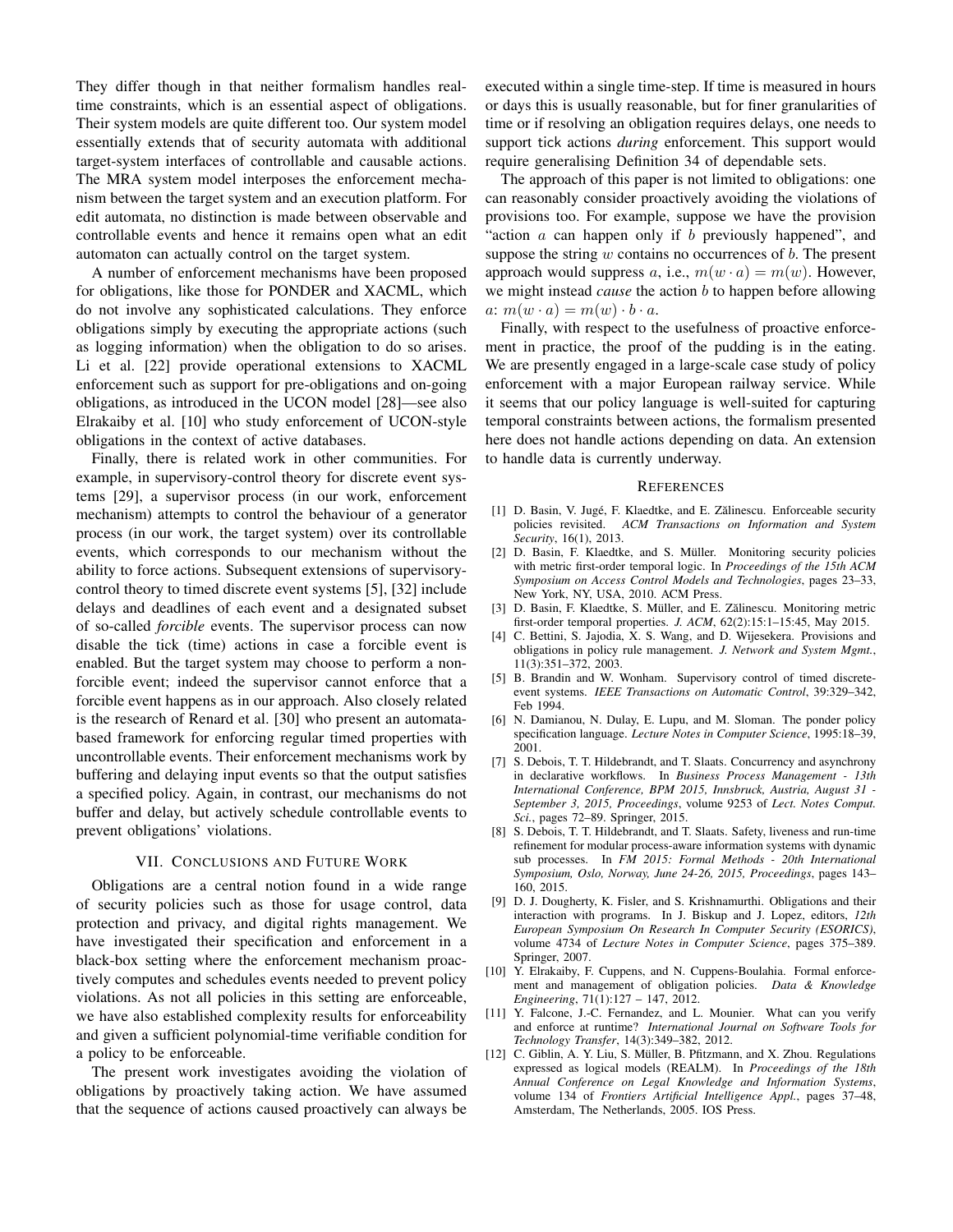- [13] K. W. Hamlen, G. Morrisett, and F. B. Schneider. Computability classes for enforcement mechanisms. *ACM Trans. Progr. Lang. Syst.*, 28(1):175– 205, 2006.
- [14] M. Hennessy and C. Stirling. The power of the future perfect in program logics. *Information and Control*, 67(1):23 – 52, 1985.
- [15] T. T. Hildebrandt and R. R. Mukkamala. Declarative Event-Based Workflow as Distributed Dynamic Condition Response Graphs. In *3rd Workshop on Programming Language Approaches to Concurrency and communication-cEntric Software (PLACES)*, volume 69 of *EPTCS*, pages 59–73, 2010.
- [16] T. T. Hildebrandt, R. R. Mukkamala, T. Slaats, and F. Zanitti. Contracts for cross-organizational workflows as timed dynamic condition response graphs. *J. Log. Algebr. Program.*, 82(5-7):164–185, 2013.
- [17] M. Hilty, D. Basin, and A. Pretschner. On obligations. In *Proc. ESORICS*, Springer LNCS 3679, pages 98–117, 2005.
- [18] M. Hilty, A. Pretschner, D. Basin, C. Schaefer, and T. Walter. A Policy Language for Distributed Usage Control. In *Proc. ESORICS*, pages 531–546, 2007.
- [19] The health insurance portability and accountability act of 1996 (hipaa). Public Law, 1996.
- [20] B. Katt, X. Zhang, R. Breu, M. Hafner, and J.-P. Seifert. A general obligation model and continuity: Enhanced policy enforcement engine for usage control. In *Proceedings of the 13th ACM Symposium on Access Control Models and Technologies*, SACMAT '08, pages 123–132, New York, NY, USA, 2008. ACM.
- [21] O. Kupferman and M. Y. Vardi. Model checking of safety properties. *Form. Methods Syst. Des.*, 19(3):291–314, 2001.
- [22] N. Li, H. Chen, and E. Bertino. On practical specification and enforcement of obligations. In *Proceedings of the Second ACM Conference on Data and Application Security and Privacy*, CODASPY '12, pages 71–82, New York, NY, USA, 2012. ACM.
- [23] J. Ligatti, L. Bauer, and D. Walker. Edit automata: enforcement mechanisms for run-time security policies. *Int. J. Inf. Secur.*, 4(1–2):2– 16, 2005.
- [24] J. Ligatti, L. Bauer, and D. Walker. Run-time enforcement of nonsafety policies. *ACM Trans. Inform. Syst. Secur.*, 12(3), 2009.
- [25] J. Ligatti and S. Reddy. A theory of runtime enforcement, with results. In *Proceedings of the 15th European Symposium on Research in Computer Security*, volume 6345 of *Lect. Notes Comput. Sci.*, pages 87–100, Heidelberg, Germany, 2010. Springer.
- [26] N. H. Minsky and A. D. Lockman. Ensuring integrity by adding obligations to privileges. In *Proceedings of the 8th International Conference on Software Engineering*, ICSE '85, pages 92–102, Los Alamitos, CA, USA, 1985. IEEE Computer Society Press.
- [27] J. Ostroff. Deciding properties of timed transition models. *IEEE Transactions on Parallel Distributed Systems*, 1(2):170–183, April 1990.
- [28] J. Park and R. Sandhu. The UCON ABC Usage Control Model. *ACM Transactions on Information and Systems Security*, 7:128–174, 2004.
- [29] P. J. Ramadge and W. M. Wonham. Supervisory control of a class of discrete event processes. *SIAM J. Control Optim.*, 25(1):206–230, 1987.
- [30] M. Renard, Y. Falcone, A. Rollet, S. Pinisetty, T. Jéron, and H. Marchand. Enforcement of (timed) properties with uncontrollable events. In M. Leucker, C. Rueda, and F. D. Valencia, editors, *Theoretical Aspects of Computing, 12th International Colloquium*, volume 9399, pages 542– 560. Springer, 2015.
- [31] F. B. Schneider. Enforceable security policies. *ACM Trans. Inform. Syst. Secur.*, 3(1):30–50, 2000.
- [32] J. Thistle. Supervisory control of discrete event systems. *Mathematical and Computer Modelling*, 23(1112):25 – 53, 1996.
- [33] W. Thomas. Automata on infinite objects. In *Handbook of Theoretical Computer Science, Volume B: Formal Models and Sematics (B)*, pages 133–192. MIT Press, 1990.
- [34] *eXtensible Access Control Markup Language (XACML) V. 3.0 OASIS Standard*.
- [35] X. Zhang, F. Parisi-Presicce, R. Sandhu, and J. Park. Formal model and policy specification of usage control. *ACM Trans. Inform. Syst. Secur.*,  $8(4):351-387,2005.$

#### APPENDIX

# *A. Proofs*

Here we provide the remaining proofs for all lemmas and theorems in the paper.

*Proof of Lemma 8:* Let  $v \in \mathcal{D}_m$ . Observe that from Definition 5,  $m(v)$  is finite. It follows by the definition of correctness that  $m(v) \in \text{prefixes}(\mathcal{P})$ ; but then  $m(v) \notin \overline{\mathcal{P}}$ .  $\Box$ 

*Proof of Theorem 20:* Suppose m is correct and transparent. By the definition of a time-lock, there exists a  $w \in$ prefixes( $P$ ) such that w is a shortest sequence exhibiting a time-lock in lts(P). Because m is transparent,  $w \in \mathcal{D}_m$  and  $m(w) = w$ . Because w exhibits a time-lock, w is not accepting and so  $w \notin \mathcal{P}$ . Let  $v \in \text{dom}(P)^*$ . By the definition of a timelock,  $w \cdot v$  is also not accepting. But then m is not correct, which is a contradiction.  $\Box$ 

*Proof of Proposition 21:* Immediate from Proposition 43.  $\Box$ 

*Proof of Lemma 23:* Let B be a boolean satisfiability problem over atoms, conjunction and negation, that is,  $B$  is a string generated by the language

$$
S ::= x \mid S \land S \mid \neg S.
$$

Construct a DCR process  $\llbracket B \rrbracket$  which has, for each non-leaf node *n* of the abstract syntax tree of *B*, events  $n^t$ ,  $n^f$  and  $n^{b1}, n^{b2}, n^{b3}$ ; and for each atom a nodes  $a^t, a^f$  and  $a^{b1}, a^{b2}$ . For each non-leaf node  $n$ , add relations as follows.

- 1) For each atom a, add relations  $a^{b1}$   $\leftrightarrow$   $a^{b1}$  and  $a^{b2}$   $\leftrightarrow$  $a^{b2}$ ; and  $a^{t}$   $\rightarrow$   $\leftarrow$   $a^{b1}$  and  $a^{f}$   $\rightarrow$   $\leftarrow$   $a^{b2}$  and  $a^{t}$   $\rightarrow$   $\leftarrow$   $a^{b2}$  and  $a^{\mathsf{f}} \rightarrow + a^{\mathsf{b1}}.$
- 2) For each non-leaf node *n*, add relations  $n^{b1} \rightarrow \leftarrow$  $n^{\text{b1}}, n^{\text{b2}} \leftrightarrow n^{\text{b2}}, n^{\text{b3}} \leftrightarrow n^{\text{b3}}.$
- 3) For each non-leaf node  $n = u \wedge v$  add relations  $n^t$   $\rightarrow \leftarrow$  $n^{\text{b1}}, n^{\text{t}}$   $\bullet \leftarrow n^{\text{b2}}$  and  $n^{\text{f}}$   $\bullet \leftarrow n^{\text{b3}}$ ; and  $u^{\text{t}} \rightarrow \% n^{\text{b1}}$ ,  $v^{\text{t}} \rightarrow \%$  $n^{\mathsf{b2}}$ ; and  $u^{\mathsf{f}} \rightarrow \% n^{\mathsf{b3}}$ ,  $v^{\mathsf{f}} \rightarrow \% n^{\mathsf{b3}}$ .
- 4) For each non-leaf node  $n = \neg u$  add relations  $n^t \rightarrow \neg u^f$ and  $n^f \rightarrow \leftarrow u^t$ .

Define a marking  $M_0$  where every event is  $(\bot, \top, \bot)$ , except  $a^{b1}$  and  $a^{b2}$  which must be  $(\perp, \perp, \perp)$ . Consider a run of [B] executing a maximal number of distinct events of  $\llbracket B \rrbracket$ . Note that for each atom a; either  $a^t$  or  $a^f$  has been executed, but not both; define from this an assignment  $a \mapsto \top$  or  $a \mapsto \bot$ . By induction, each non-leaf node n has  $n^t$  executed iff this assignment evaluates n true and  $n^f$  executed iff it evaluates n false. But then for the root node  $r$  of  $B$ ,  $r^t$  is executed in some run iff B is satisfiable and  $r<sup>f</sup>$  is executed in some run iff it is not; i.e.,  $r^t$  is eventually executable in [*B*] iff *B* is satisfiable.<br>The DCP process  $[Bl]$  hes  $O(|B|)$  podes and relations, and The DCR process  $||B||$  has  $O(|B|)$  nodes and relations, and so this reduction is in NLOGSPACE. By inspection of the reduction, we see that  $[[B]]$  contains no responses or initially pending events: it is then trivially time-lock–free. pending events; it is then trivially time-lock–free.

*Proof of Theorem 24:* (a) is immediate from Lemma 23. For (b), let  $B$  be a boolean satisfiability problem, suppose  $([B], e)$  is the corresponding eventual execution problem, and suppose  $[[B]] = [M]$  T. Choose  $f \notin \text{dom}(M)$ . Then  $[f:(\bot,\top,0),M]$   $T \mid f \bullet \stackrel{0}{\leftarrow} e$  is time-lock free iff  $f$  is eventually executable iff  $B$  has a satisfying assignment.  $\Box$ 

*Proof of Lemma 26:* Suppose P is not S-resolvable for any S. By definition, there exists then a state from which time cannot advance after any finite sequence of events, and so P